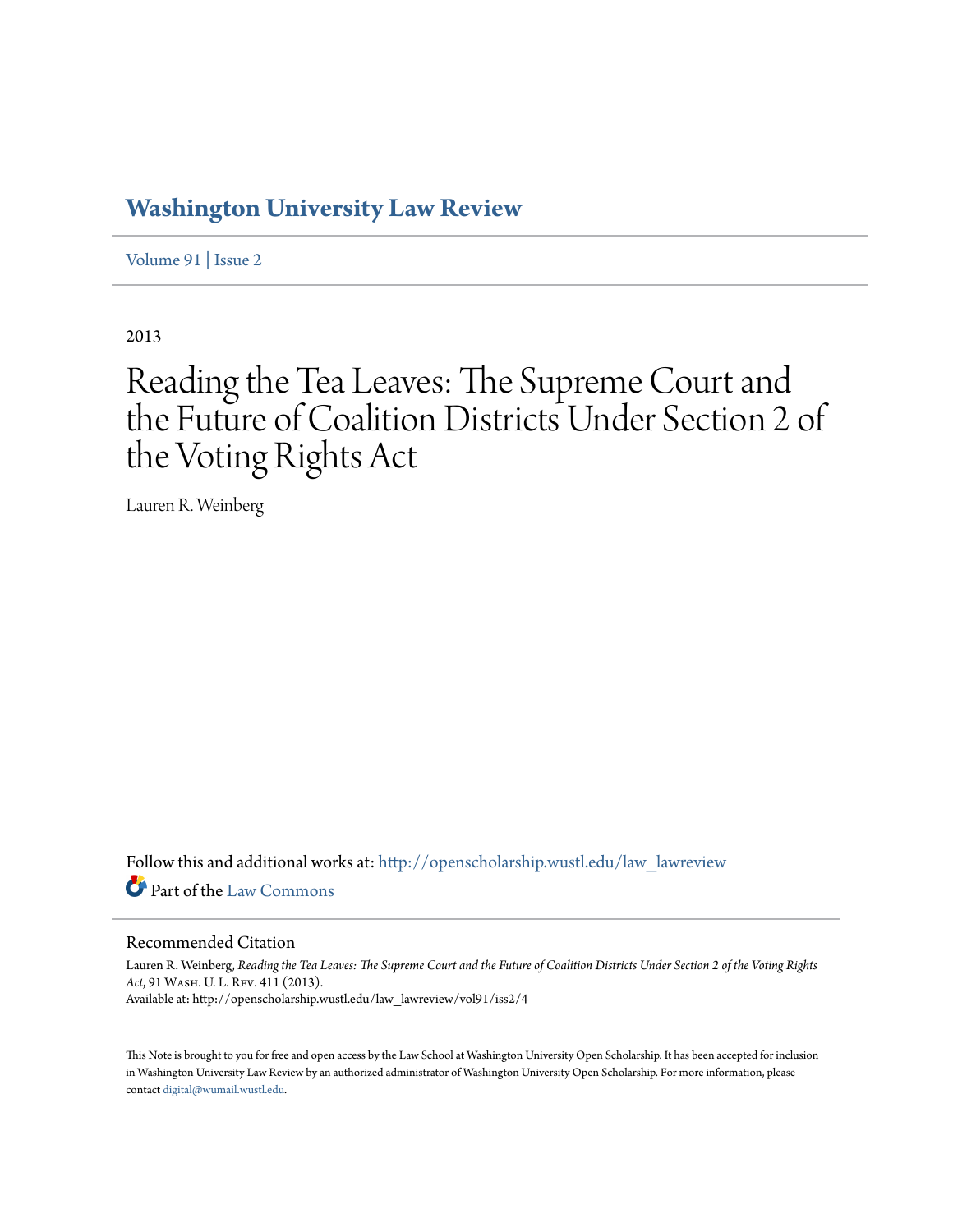# **READING THE TEA LEAVES: THE SUPREME COURT AND THE FUTURE OF COALITION DISTRICTS UNDER SECTION 2 OF THE VOTING RIGHTS ACT**

#### <span id="page-1-1"></span><span id="page-1-0"></span>**INTRODUCTION**

Every ten years, state legislatures or specially designated commissions<sup>1</sup> convene to redraw legislative district lines that comport with new census  $data<sup>2</sup>$  in a process known as redistricting.<sup>3</sup> It is from these districts that members of the House of Representatives, state legislatures, and many city councils are elected.<sup>4</sup> The law that emanates from these legislative bodies impacts nearly every aspect of life.<sup>5</sup> Thus, the manner in which legislative districts are drawn has far reaching implications. They may profoundly impact the composition of the body politic $<sup>6</sup>$  which, in turn, informs the</sup>

2. The Constitution mandates that a census be conducted every ten years. U.S. CONST. art. I, § 2, cl. 3. As a result, the population and composition of each voting district can be ascertained by reference to the census data.

3. *See* Justin Levitt, *A Citizen's Guide to Redistricting*, BRENNAN CTR. FOR JUSTICE 1, 25 (2010), *available at* http://brennan.3cdn.net/7182a7e7624ed5265d\_6im622teh.pdf.

4. *Redistricting 101*, BRENNAN CTR. FOR JUSTICE (Nov. 4, 2009), http://www.brennancenter .org/analysis/redistricting-101.

5. Among other things, statutes establish welfare, social security and other government assistance programs, tax the citizenry, regulate the economy and the environment, establish the rules governing labor relations, set standards and obligations governing the safety and health of workers, consumers, and the general public, govern marital rights and obligations, and create property rights. ABNER J. MIKVA & ERIC LANE, LEGISLATIVE PROCESS 3–4 (3d ed. 2009).

6. Redistricting is an inherently political process. *See, e.g.*, Gaffney v. Cummings, 412 U.S. 735 (1973). In *Gaffney*, the Supreme Court noted:

It is not only obvious, but absolutely unavoidable, that the location and shape of districts may well determine the political complexion of the area. District lines are rarely neutral phenomena. They can well determine what district will be predominantly Democratic or predominantly Republican, or make a close race likely. Redistricting may pit incumbents against one another or make very difficult the election of the most experienced legislator. The

<sup>1</sup>**.** In the majority of states, legislative districts are drawn by state legislatures themselves. *See National Overview of Redistricting: Who draws the lines?*, BRENNAN CTR. FOR JUSTICE (June 1, 2010), [http://www.brennancenter.org/analysis/national-overview-redistricting-who-draws-lines.](http://www.brennancenter.org/analysis/national-overview-redistricting-who-draws-lines) In seven states, Arizona, Colorado, Hawaii, Missouri, New Jersey, Ohio, and Pennsylvania, "politician commissions," in which elected officials may serve as members, draw districts. *Id.* In recent years, however, because of concerns over stark political gerrymandering to protect incumbents or particular political parties, there has been a trend towards establishing independent districting commissions. *See Redistricting Reform*, REDRAWING THE LINES, http://www.redrawingthelines.org/redistrictingreform (last visited Aug. 4, 2013). Such independent districting commissions draw the district lines in six states: Arkansas, Arizona, California, Idaho, Montana, and Washington. *National Overview of Redistricting*, *supra*.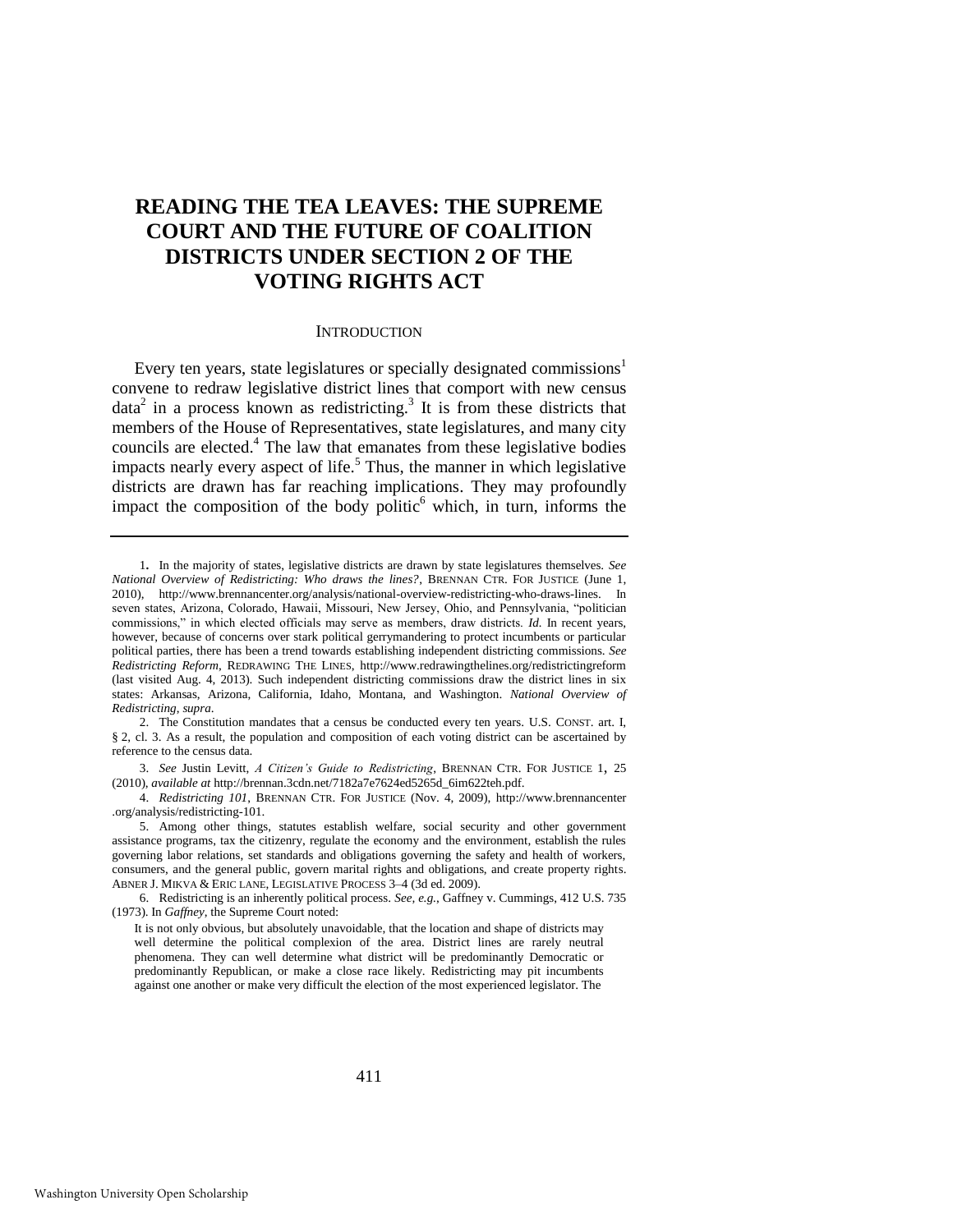policies that ensuing legislators pursue and enact.<sup>7</sup>

It is therefore of paramount importance that districts are drawn to ensure that all citizens have an equal opportunity to elect representatives of their choice. In order to make certain that each vote is of equal weight, the Constitution requires that redistricting plans be drawn as consistently populated, namely, that all legislative districts have the same population size. $8$  This bedrock principle is known as "one person, one vote."<sup>9</sup> Redistricting plans must also comport with the Voting Rights Act of 1965, as amended, which safeguards minority voting strength.<sup>10</sup> Both federal and state courts are available as forums in which to challenge a redistricting plan that does not comply with the mandates of the Equal Protection Clause of the Constitution<sup>11</sup> and/or the Voting Rights Act.<sup>12</sup>

Section 2 of the Voting Rights Act requires the creation of districts for protected racial and language minorities that do not dilute their voting

reality is that districting inevitably has and is intended to have substantial political consequences.

*Id.* at 753.

7. *See Redistricting 101*, *supra* not[e 4.](#page-1-0) 

 For a detailed discussion of the equality-of-population redistricting requirement, see Michael A. Carvin & Louis K. Fisher, "*A Legislative Task": Why Four Types of Redistricting Challenges Are Not, or Should Not Be, Recognized by Courts*, 4 ELECTION L.J. 2 (2005).

9. The "one person, one vote" principle was established through a series of Supreme Court decisions starting in the early 1960s. *See* Baker v. Carr, 369 U.S. 186 (1962) (recognizing justiciability of redistricting cases); Gray v. Sanders*,* 372 U.S. 368, 381 (1963) ("The conception of political equality from the Declaration of Independence, to Lincoln's Gettysburg Address, to the Fifteenth, Seventeenth, and Nineteenth Amendments can mean only one thing—one person, one vote."); Wesberry v. Sanders, 376 U.S. 1, 7–8 (1964) (holding that "the command of Art. I, § 2, that Representatives be chosen 'by the People of the several States' means that as nearly as is practicable one man's vote in a congressional election is to be worth as much as another's") (footnote omitted); Reynolds v. Sims, 377 U.S. 533 (1964) (holding that the Equal Protection Clause requires that each vote have approximately equal weight in the context of state redistricting).

10. Voting Rights Act of 1965, Pub. L. No. 89-110, 79 Stat. 437 (codified as amended at 42 U.S.C. §§ 1971, 1973 to 1973bb-1 (2012)).

11. *E.g.*, Growe v. Emison, 507 U.S. 25 (1993).

12. *See* Hathorn v. Lovorn, 457 U.S. 255 (1982).

<sup>8.</sup> In the case of congressional districts, the equal population requirement derives from Article I, Section 2 of the Constitution and mandates that "absolute population equality be the paramount objective of apportionment . . . ." Karcher v. Daggett, 462 U.S. 725, 732 (1983). Therefore, a congressional districting plan will not pass constitutional muster if the population deviations among the districts could have been minimized or avoided by a good faith effort, unless each deviation is justified by legitimate state objectives. *Id.* at 730–31. On the other hand, the equal population requirement as regards state legislative districts, which is rooted in the Equal Protection Clause of the Fourteenth Amendment, permits minor deviations from absolute population equality without justification by the state. *Id.* at 735. The Supreme Court has categorized deviations of under 10 percent as "minor" so that precise equality of population is not required in the construction of state legislative districts. Brown v. Thompson, 462 U.S. 835, 842 (1983). *But see* Larios v. Cox, 300 F. Supp. 2d 1320 (N.D.Ga.) *aff'd*, 542 U.S. 947 (2004) (invalidating state legislative redistricting plans with population deviations of less than 10 percent under the Fourteenth Amendment "one person, one vote" doctrine).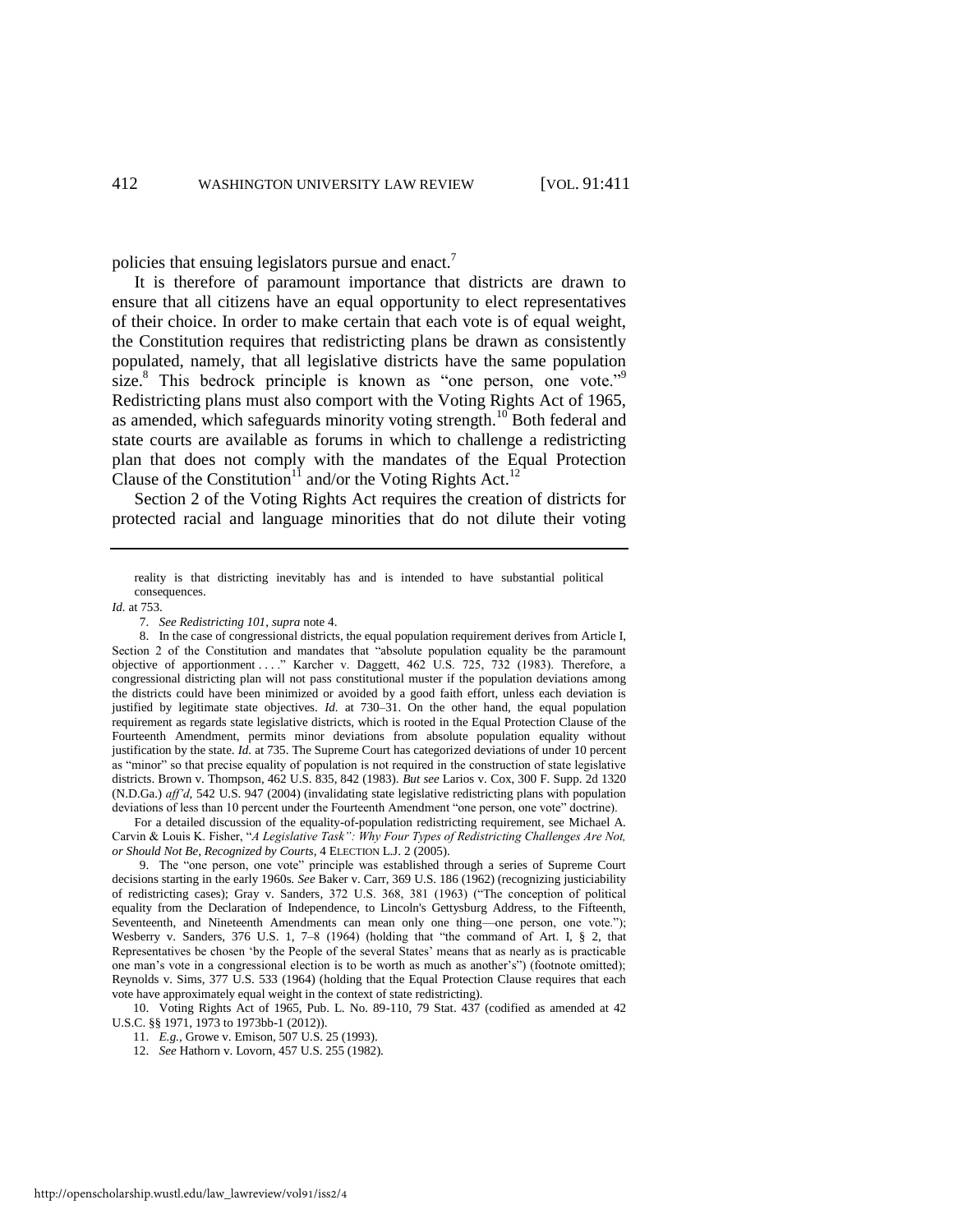<span id="page-3-0"></span>strength, provided certain criteria are met.<sup>13</sup> These districts are commonly described as "majority-minority" districts.<sup>14</sup> The failure to draw "majority-minority" districts for any of the protected race or language minorities is actionable under section  $2^{15}$  However, the circuit courts of appeals are split over the question whether section 2 requires the creation of coalition districts.<sup>16</sup> Coalition districts are electoral districts for two minority groups each of which individually would not meet the criteria requiring the construction of a majority-minority district under section  $2$ ,  $17$ but which do meet those criteria when combined as a coalition.<sup>18</sup> The Supreme Court has not been presented with a case that directly raises this issue. This Note will explore whether, and to what extent, coalition districts are required under section 2 of the Voting Rights Act—and correspondingly, whether, and to what extent, the failure to create such coalition districts constitutes a section 2 violation—in light of recent Supreme Court authority.<sup>19</sup>

Part I provides a brief overview of the history of section 2 of the Voting Rights Act and the requirements that must be met to state a claim for vote dilution. Part II summarizes the split among the circuit courts of appeals on the issue of coalition districts. Part III discusses the trend in section 2 vote dilution claims exemplified in the recent Supreme Court cases of *Bartlett v. Strickland*<sup>20</sup> and *Perry v. Perez.*<sup>21</sup> Finally, Part IV analyzes the likely outcome of a Supreme Court contest over coalition districts in view of these recent Supreme Court decisions.

21. 132 S. Ct. 934.

<sup>13. 42</sup> U.S.C. § 1973 (2006); Thornburg v. Gingles, 478 U.S. 30 (1986).

<sup>14.</sup> The Supreme Court has defined majority-minority districts as "districts in which a majority of the population is a member of a specific [protected] minority group." Voinovich v. Quilter, 507 U.S. 146, 149 (1993).

<sup>15.</sup> *See* 42 U.S.C. § 1973 (2006); *see also Voinovich*, 507 U.S. at 153–54.

<sup>16.</sup> Pope v. Cnty. of Albany, 687 F.3d 565, 572 n.5 (2d Cir. 2012)*.* 

<sup>17.</sup> The circumstances under which the construction of a majority-minority district is required, and correspondingly under which the failure to construct a majority-minority district is actionable under section 2, are detailed in Part I.C of the text.

<sup>18.</sup> Bartlett v. Strickland, 556 U.S. 1, 13 (2009) (plurality opinion) (defining coalition district claims as those "in which two minority groups form a coalition to elect the candidate of the coalition's choice.").

<sup>19.</sup> In 2009, in *Bartlett*, the Supreme Court addressed the closely related concept of crossover districts. *Id.* A recent Supreme Court case, Perry v. Perez, 132 S. Ct. 934 (2012) (per curiam), raised coalition districts as an aside to the main issue of the case.

<sup>20. 556</sup> U.S. 1.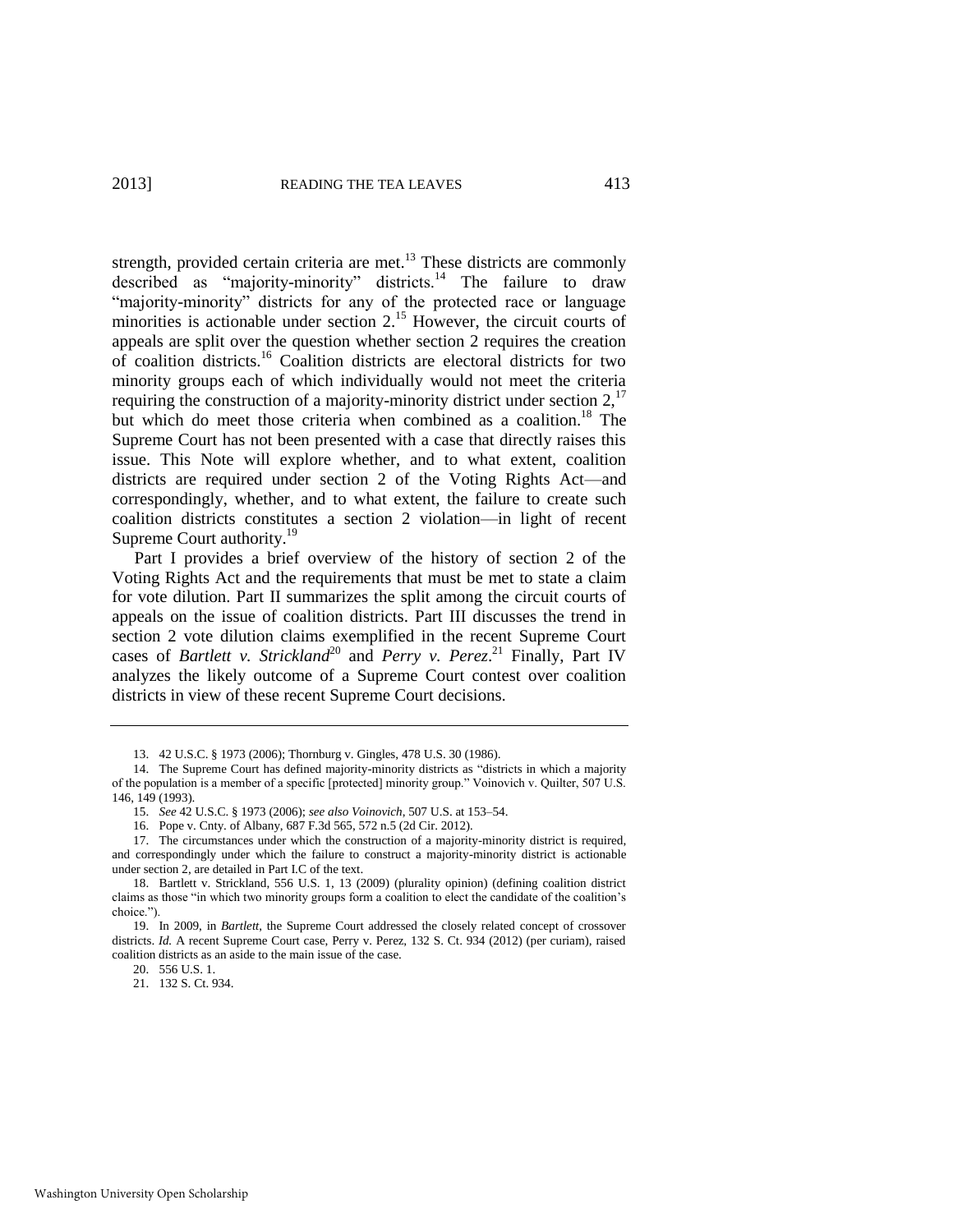#### I. BACKGROUND

## *A. A Brief History of Section 2 of the Voting Rights Act*

African-Americans were granted suffrage with passage of the Fifteenth Amendment<sup>22</sup> in  $1870.^{25}$  However, nearly a century later, African-Americans still remained disenfranchised in several states that used discriminatory "literacy tests and similar voting qualifications"<sup>24</sup> as voting prerequisites.<sup>25</sup> The Voting Rights Act of 1965 was designed to eliminate discriminatory election practices that obstructed African-Americans' right to exercise their voting franchise.<sup>26</sup> Section 2 of the Voting Rights Act was enacted with the intent to remediate these evils<sup>27</sup> and complement the protections afforded under the Fifteenth Amendment.<sup>28</sup> The provisions of section 2 are universal and apply to every jurisdiction that draws lines for election districts.<sup>29</sup> Section 2 states:

 (a) No voting qualification or prerequisite to voting or standard, practice, or procedure shall be imposed or applied by any State or political subdivision in a manner which results in a denial or abridgement of the right of any citizen of the United States to vote on account of race or color, or in contravention of the guarantees set forth in section  $1973b(f)(2)$  of this title, as provided in subsection (b) of this section.

 (b) A violation of [section 2] . . . is established if, based on the totality of circumstances, $30$  it is shown that the political processes leading to nomination or election in the State or political subdivision are not equally open to participation by members of a

<sup>22.</sup> The Fifteenth Amendment provides "The right of citizens of the United States to vote shall not be denied or abridged by the United States or by any State on account of race, color, or previous condition of servitude." U.S. CONST. amend. XV, § 1.

<sup>23.</sup> South Carolina v. Katzenbach, 383 U.S. 301, 310 (1966).

<sup>24.</sup> *See id.* at 315.

<sup>25.</sup> *Id.* 

<sup>26.</sup> *Id.* For further discussion of the history of the Voting Rights Act, see *History of Federal Voting Rights Laws*, U.S. DEP'T OF JUSTICE, http://www.justice.gov/crt/about/vot/intro/intro\_b.php (last visited Aug. 4, 2013); *see also Katzenbach*, 383 U.S. 301.

<sup>27.</sup> *Katzenbach*, 383 U.S. at 308–15.

<sup>28.</sup> *See* U.S. Const. amend. XV. For a discussion of the Fifteenth Amendment, see generally City of Mobile, Ala. v. Bolden, 446 U.S. 55 (1980); *see also Primary Documents in American History: The Fifteenth Amendment to the Constitution*, THE LIBRARY OF CONGRESS, http://www.loc.gov/rr/ program/bib/ourdocs/15thamendment.html#American (last visited Aug. 4, 2013).

<sup>29.</sup> Bartlett v. Strickland, 556 U.S. 1, 18 (2009) (plurality opinion).

<sup>30.</sup> For a discussion of the totality of the circumstances standard, see *infra* text accompanying note [35.](#page-6-0)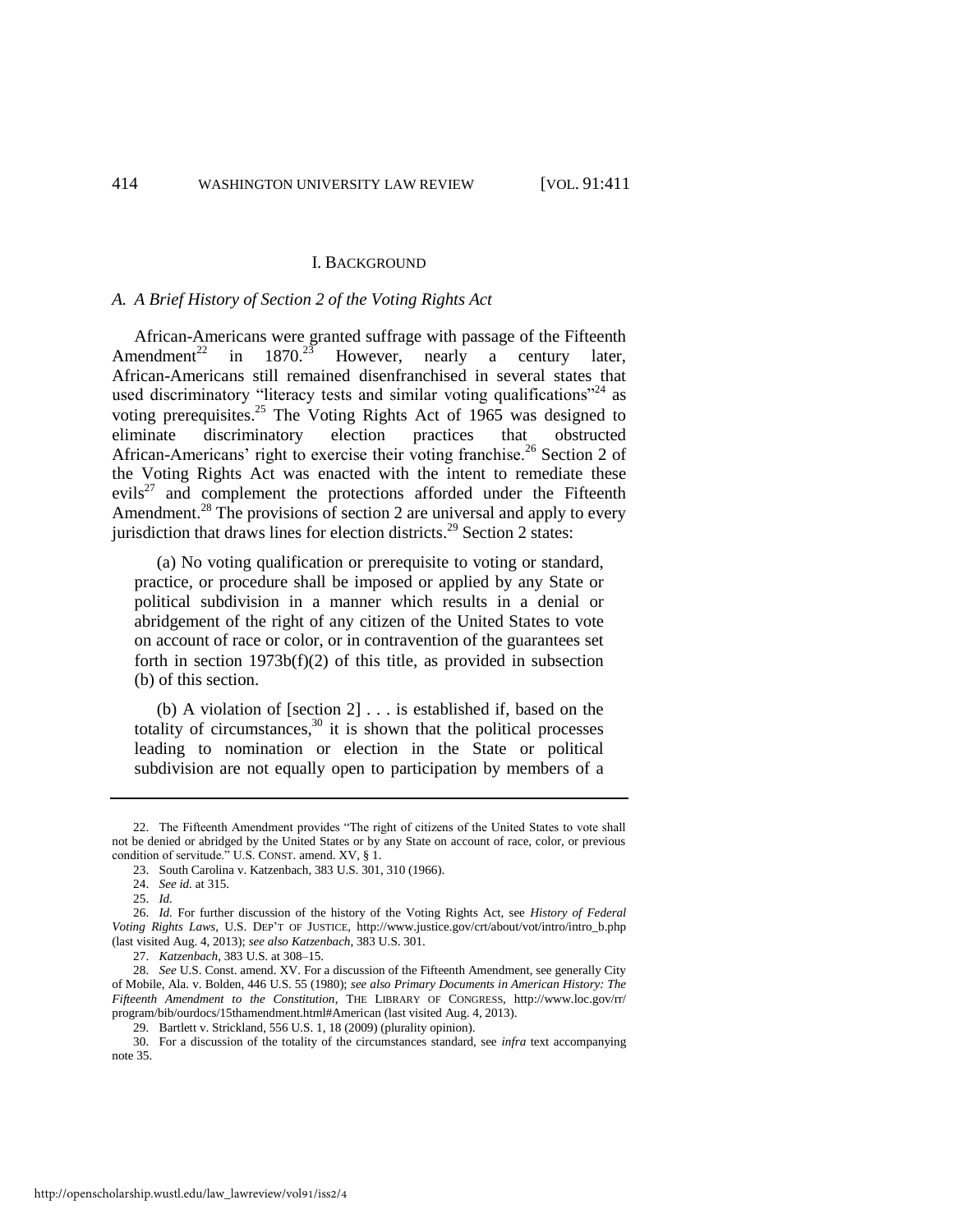class of citizens protected by [section 2] in that its members have less opportunity than other members of the electorate to participate in the political process and to elect representatives of their choice. The extent to which members of a protected class have been elected to office in the State or political subdivision is one circumstance which may be considered: *Provided,* That nothing in this section establishes a right to have members of a protected class elected in numbers equal to their proportion in the population.<sup>31</sup>

 This inherent conflict derives from a political compromise requiring the inclusion of the no proportionality requirement in order to secure the passage of the 1982 amendment. *See id.* In the 1980 case of *City of Mobile, Ala. v. Bolden*, the Supreme Court interpreted section 2 of the Voting Rights Act as only prohibiting intentional discrimination on account of race. 446 U.S. at 73–74. As a result of lobbying by civil rights groups, a number of senators and congressmen offered an amendment to section 2 prohibiting any voting practice with a discriminatory result. MIKVA & LANE, *supra* not[e 5,](#page-1-1) at 278–80. This amendment passed the House of Representatives, but was stalled in the Senate because of concerns that a "results" standard could be interpreted by the courts to mandate proportional representation. *Id.* at 279–84. A compromise added the language to the proposed amendment stating: "nothing in this section establishes a right to have members of a protected class elected in numbers equal to their proportion in the population." *Id.* at 279. With this compromise language, the section 2 amendment in question passed both houses of Congress and was signed into law by the President. *See Voting Rights Act, Hearings Before the Subcomm. on the Constitution, Civil Rights and Human Rights of the S. Comm. on the Judiciary*, 97th Cong. 2 (1982) (statement of Sen. Robert Dole), *reprinted in* MIKVA & LANE, *supra* note [5,](#page-1-1) at 282–84. For a further discussion of the 1982 amendments to the Voting Rights Act see *infra* text accompanying note[s 34](#page-6-1)[–35.](#page-6-0) 

 The compromise created an inherent tension within the statute as it simultaneously prescribes affirmative action while disavowing proportionality.

The compromise did little more than  $\dots$  leav[e] to the courts the task of developing a principled way to distinguish illegal vote dilution from lost races; and to do so without depending so heavily upon the degree of minority success in elections that [the courts] make proportional representation—if not in name, in fact—the true rule.

 League of United Latin Am. Citizens, Council No. 4386 v. Midland Indep. Sch. Dist., 812 F.2d 1494, 1503 (5th Cir.1987) (Higginbotham, J., dissenting), *vacated and aff'd on other grounds*, 829 F.2d 546 (5th Cir. 1987).

 This tension permeates section 2 voting rights jurisprudence even today. *Compare* United Jewish Orgs. of Williamsburgh, Inc. v. Carey, 430 U.S. 144 (1977) (finding no dilution of the white vote in light of the imperatives of the Voting Rights Act), *with* Shaw v. Reno, 509 U.S. 630 (1993) (acknowledging that, notwithstanding the Voting Rights Act, white voters have constitutional protections which are not trumped by the requirement to create majority-minority voting districts). In this regard it is to be noted that *Shaw* was a 5 to 4 decision. *Shaw*, 509 U.S. 630. The majority opinion in *Shaw* states:

Nothing in the [*United Jewish Organizations*] decision precludes white voters . . . from bringing the analytically distinct claim that a reapportionment plan rationally cannot be understood as anything other than an effort to segregate citizens into separate voting districts on the basis of race without sufficient justification.

<sup>31. 42</sup> U.S.C. § 1973 (2006). While the Voting Rights Act is explicit that the number of minority districts need not be proportionate to the minority group's population, section 2 nevertheless is in the nature of an affirmative action statute that requires enhancing minorities' voting opportunities. *See*  MIKVA & LANE, *supra* not[e 5,](#page-1-1) at 278–84.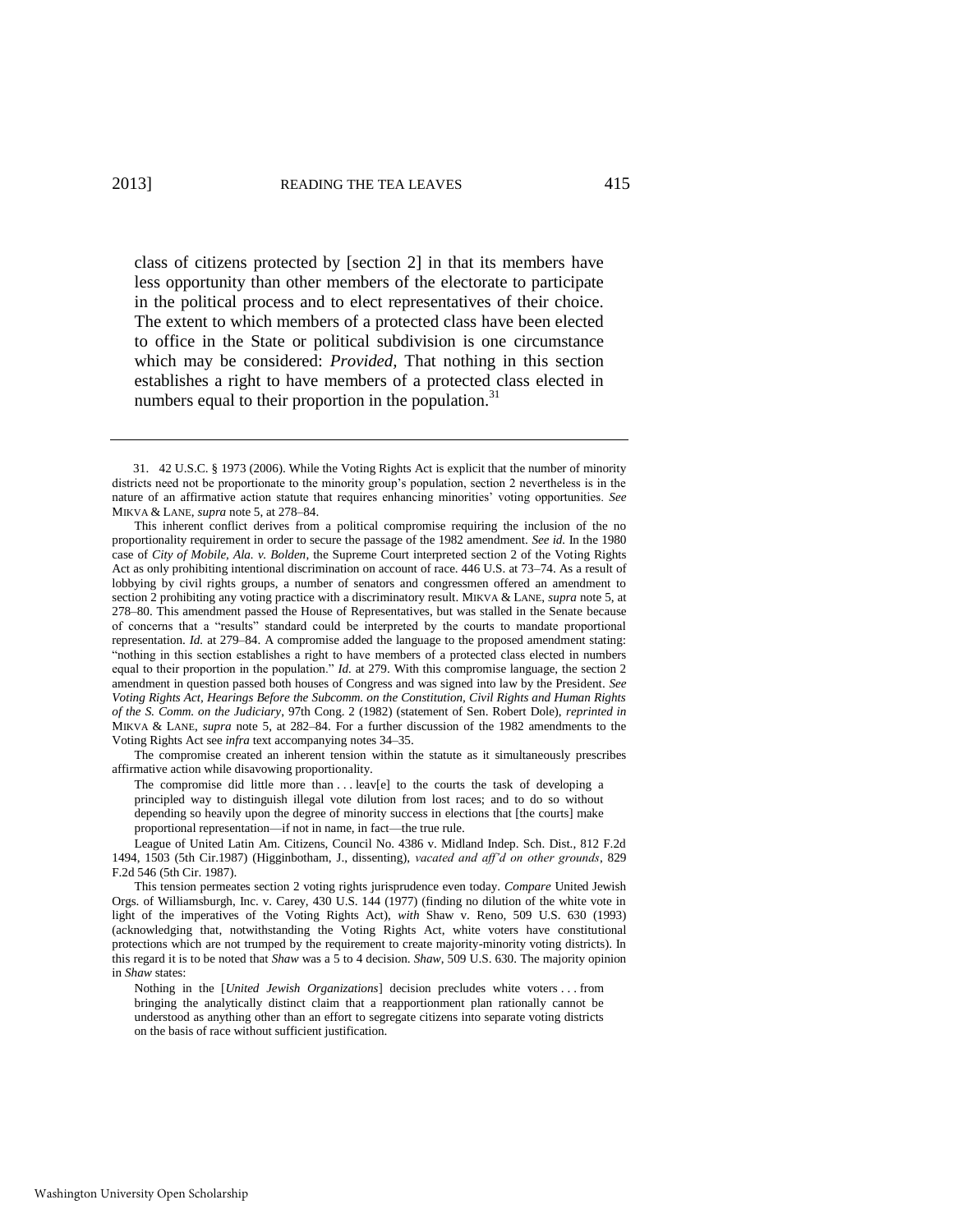As originally enacted, the protections of section 2 of the Voting Rights Act extended exclusively to African-Americans who historically had suffered from discrimination with respect to their exercise of their right to vote.<sup>32</sup> In 1975, Congress amended the Voting Rights Act to broaden the protected class under section 2 to include the following language minorities: Native Americans, Asian Americans, Alaskan Natives, and Hispanic Americans.<sup>33</sup> In 1982, section 2 was further amended to clarify that it renders unlawful any "standard, practice, or procedure . . . *which results* in a denial or abridgement to the right of any citizen of the United States to vote on account of race or color  $\ldots$  ."<sup>34</sup> Under this discriminatory effects standard, a violation of section 2

<span id="page-6-1"></span><span id="page-6-0"></span>is established if, based on the *totality of circumstances*, <sup>35</sup> it is shown that the political processes leading to nomination or election in the

[t]he Court today chooses not to overrule, but rather to sidestep, *UJO*. It does so by glossing over the striking similarities, focusing on surface differences, most notably the (admittedly unusual) shape of the newly created district, and imagining an entirely new cause of action.

32. *See* Nixon v. Kent Cnty., 76 F.3d 1381, 1389 (6th Cir. 1996); League of United Latin Am. Citizens, Council No. 4434 v. Clements, 999 F.2d 831, 894 (5th Cir. 1993) (Jones, J., concurring).

33. 42 U.S.C. § 1973aa-1a(e) (2006).

34*.* S. REP. NO. 97-417, at 95 (1982), *reprinted in* 1982 U.S.C.C.A.N. 177, 268 (emphasis added).

Prior to the 1982 amendment, the Act stated that "No . . . standard, practice, or procedure shall be imposed or applied by any state or political subdivision to deny or abridge the right of any citizen of the United States to vote on account of race or color." City of Mobile, Ala. v. Bolden, 446 U.S. 55, 60 (1980). In *City of Mobile, Ala. v. Bolden*, the Supreme Court construed this language to mean that proof of discriminatory intent was required to state a claim under section 2. *Id.* at 62. The purpose of the 1982 amendment was to legislatively overrule the holding in *Mobile* by

mak[ing] clear that proof of discriminatory intent is not required to establish a violation of Section 2. It thereby restore[d] the legal standards, based on the controlling Supreme Court precedents, which applied in voting discrimination claims prior to the litigation involved in *Mobile v. Bolden*.

S. REP. NO. 97-417, at 2 (1982), *reprinted in* 1982 U.S.C.C.A.N. 177, 179.

 For a comprehensive discussion of the legislative history of the 1982 amendments to the Voting Rights Act, see Thomas M. Boyd & Stephen J. Markman, *The 1982 Amendments to the Voting Rights Act: A Legislative History*, 40 WASH. & LEE L. REV. 1347 (1983); Katharine I. Butler & Richard Murray, *Minority Vote Dilution Suits and the Problem of Two Minority Groups: Can a "Rainbow Coalition" Claim the Protection of the Voting Rights Act?*, 21 PAC. L.J. 619, 629–32 (1990); Richard A. Williamson, *The 1982 Amendments to the Voting Rights Act: A Statutory Analysis of the Revised Bailout Provisions*, 62 WASH. U. L.Q. 1 (1984).

35. In its report accompanying the 1982 amendment, The Senate Committee on the Judiciary identified factors for courts to consider in the "totality of the circumstances" analysis. *See* S. REP. NO. 97-417. These include: (1) the degree of any history of any voting-related discrimination; (2) the extent of racial polarization in voting; (3) the extent to which procedures have been utilized which increase the opportunity for discrimination; (4) whether members of the minority group have been

*Id.* at 652. By contrast, the dissenters believed that the facts of *Shaw* fit comfortably within the precedent set by *United Jewish Organizations*. *Id.* at 659. The dissent stated:

*Id.*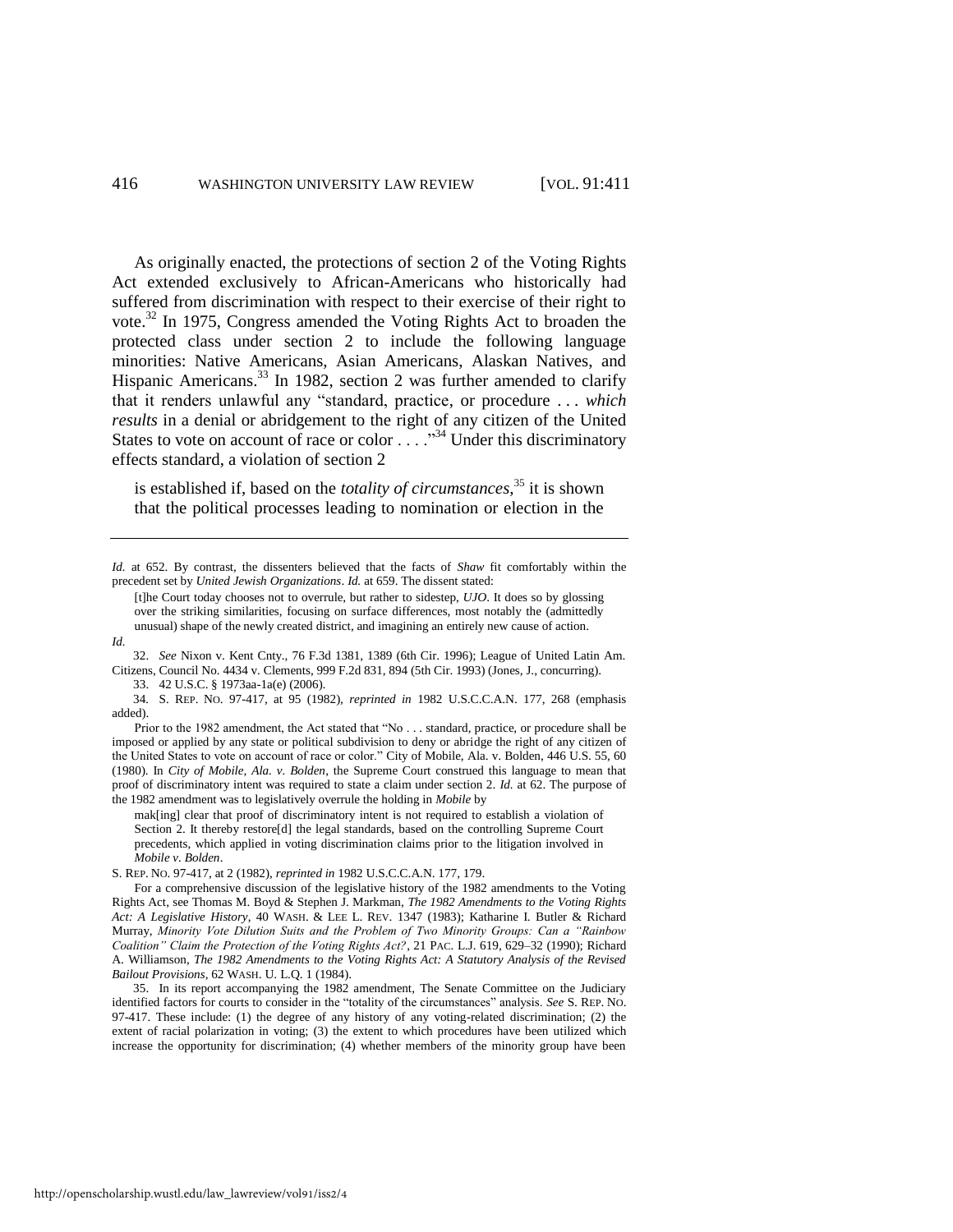State or political subdivision are not equally open to participation by members of a class of citizens protected by . . . [the Act] in that its members have less opportunity than other members of the electorate to participate in the political process and to elect representatives of their choice.<sup>36</sup>

## *B. Vote Dilution Under Section 2*

Section 2 bars any practice that dilutes the voting strength of protected minorities and, correspondingly, gives rise to a cause of action where vote dilution is found. $37$  Vote dilution exists where voting schemes "operate to minimize or cancel out the voting strength of racial [minorities in] the voting population."<sup>38</sup> In redistricting, the "[d]ilution of racial minority group voting strength may be caused by the dispersal of [a protected minority group] into districts in which they constitute an ineffective minority of voters or from the concentration of [a protected minority group] into districts where they constitute an excessive majority."<sup>39</sup> These two dilutive practices are commonly known as "cracking"<sup>40</sup> and "packing,"<sup>41</sup> respectively. "Cracking" dilutes minority voting strength because the minority group is divided "among various districts so that it is a majority in none.<sup> $1/2$ </sup> Alternatively, when a redistricting plan "packs" minorities into a single district, minority voting strength is diluted because, but for the packing, the minority would have been able to elect more candidates of their choice.<sup>43</sup>

denied access to the candidate slating process; (5) the extent to which minorities bear the effects of discrimination in education, employment, and health; (6) whether political campaigns include racial appeals; and (7) the success of members of the minority in achieving elective office. *Id.* at 28–29. Additional factors that may be probative were also included, namely, the degree of responsiveness to the minority group by elected officials and whether the policy underlying the voting practice is tenuous. *Id.* at 29. The Senate Report states that these factors are not exhaustive and that "there is no requirement that any particular number of factors be proved, or that a majority of them point one way or the other." *Id.* This array of factors is drawn from Zimmer v. McKeithen, 485 F.2d 1297 (5th Cir. 1973), *aff'd sub nom.* E. Carroll Parish Sch. Bd. v. Marshall, 424 U.S. 636 (1976), and commonly referred to as "the *Zimmer* factors." *See* S. REP. NO. 97-417 at 23. The Supreme Court recognized the vitality of the *Zimmer* factors in Rogers v. Lodge, 458 U.S. 613, 621–22 (1982). For a discussion of the contextual application of the totality of circumstances test, see *infra* text accompanying not[e 51.](#page-8-0)

<sup>36. 42</sup> U.S.C. § 1973(b) (2006) (emphasis added).

<sup>37.</sup> *See* Thornburg v. Gingles, 478 U.S. 30 (1986).

<sup>38.</sup> *Id.* at 47 (quotation marks omitted).

<sup>39.</sup> *Id.* at 46 n.11.

<sup>40.</sup> Bartlett v. Strickland, 556 U.S. 1, 14 (2009) (plurality opinion).

<sup>41.</sup> Voinovich v. Quilter, 507 U.S. 146, 153 (1993).

<sup>42.</sup> *Id.* at 153.

<sup>43.</sup> *Id.*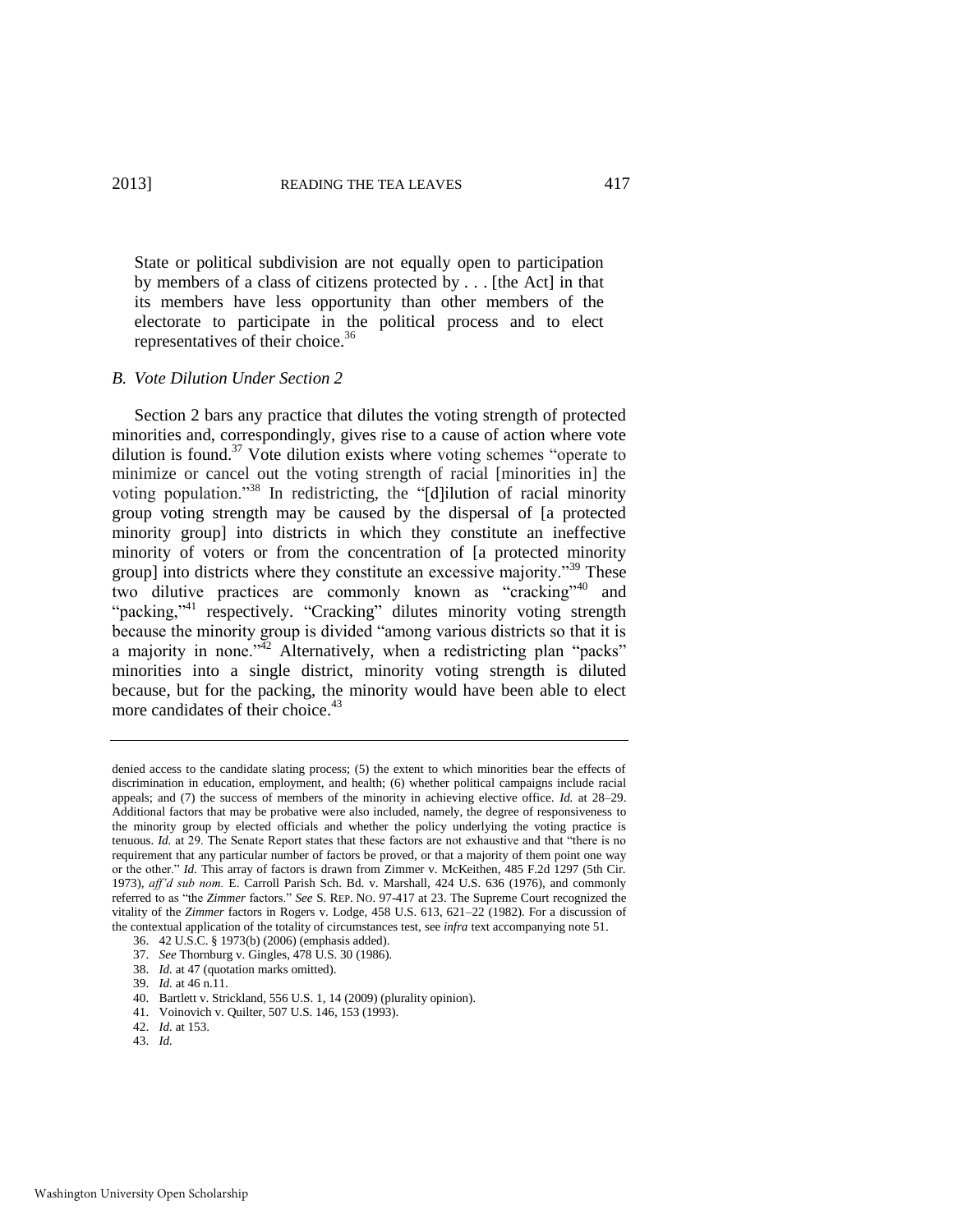# *C. The* Gingles *Preconditions: Establishing A Vote Dilution Claim Under Section 2*

In the seminal case of *Thornburg v. Gingles*, <sup>44</sup> the Supreme Court, construing section 2, as amended in 1982, set forth three "necessary preconditions"<sup>45</sup> ("the Gingles factors" or "the Gingles preconditions") that a minority group must demonstrate in order to establish a claim for vote dilution under section 2 of the Voting Rights Act.<sup>46</sup> "First, the minority group must be able to demonstrate that it is sufficiently large and geographically compact to constitute a majority in a single-member district."<sup>47</sup> "Second, the minority group must be able to show that it is politically cohesive."<sup>48</sup> "Third, the minority must be able to demonstrate that the white majority votes sufficiently as a bloc to enable it . . . to defeat the minority's preferred candidate."<sup>49</sup> It is only if these three preconditions are met<sup>50</sup> that courts will look to the totality of the circumstances to determine "based 'upon a searching practical evaluation of the "past and present reality,"' . . . whether the political process is equally open to minority voters."<sup>51</sup> Under such circumstances, to avoid vote dilution, those who redistrict are required to create majority-minority districts<sup>52</sup> to protect the minority's ability to elect a candidate of its choice.<sup>53</sup> Section 2 of the Voting Rights Act is silent on the matter of minority coalitions.<sup>54</sup>

46. The *Gingles* case arose in the context of multimember districts. *Id.* at 35. However, subsequent to *Gingles*, the Supreme Court held that the *Gingles* preconditions apply equally to section 2 claims involving single member districts. Growe v. Emison, 507 U.S. 25, 40–41 (1993). Single member districts are districts where "one candidate is elected to represent voters in the district. By contrast, in multimember districts, 'two or more legislators [are] elected at large by the voters of the district.'" Hall v. Virginia, 385 F.3d 421, 426 n.8 (4th Cir. 2004) (quoting Whitcomb v Chavis, 403 U.S. 124, 127–28 (1971)).

- 47*. Gingles*, 478 U.S. at 50.
- 48. *Id.* at 51.
- 49. *Id.* (citation and footnote omitted).

50. As the Fourth Circuit has observed, a minority group that does not satisfy all of the *Gingles*  preconditions cannot demonstrate, as it must to state a claim under section 2, that it is the challenged electoral practice, as opposed to some other cause, that "impede[s] the ability of minority voters to elect representatives of their choice." *Hall*, 385 F.3d at 426 (quoting *Gingles*, 478 U.S. at 48).

51. *Gingles*, 478 U.S. 30, 79 (1986) (quoting S. REP. NO. 97-417, at 30 (1982)). For a discussion of the circumstances that courts examine under the totality of the circumstances analysis, *see supra* text accompanying not[e 35.](#page-6-0) 

52. For a definition of majority-minority districts, *see supra* text accompanying not[e 14.](#page-3-0)

53. *See, e.g.*, *Gingles*, 478 U.S. 30.

54. *See* 42 U.S.C. § 1973b (2006). In *Nixon v. Kent County*, the Sixth Circuit observed that the concept of minority coalitions is addressed only once—elsewhere in the Voting Rights Act—and in that case, in the negative. 76 F.3d 1381, 1387 n.7 (6th Cir. 1996). *See also* 42 U.S.C. § 1973b(f)(3)

<span id="page-8-0"></span><sup>44. 478</sup> U.S. 30 (1986).

<sup>45.</sup> *Id.* at 50–51.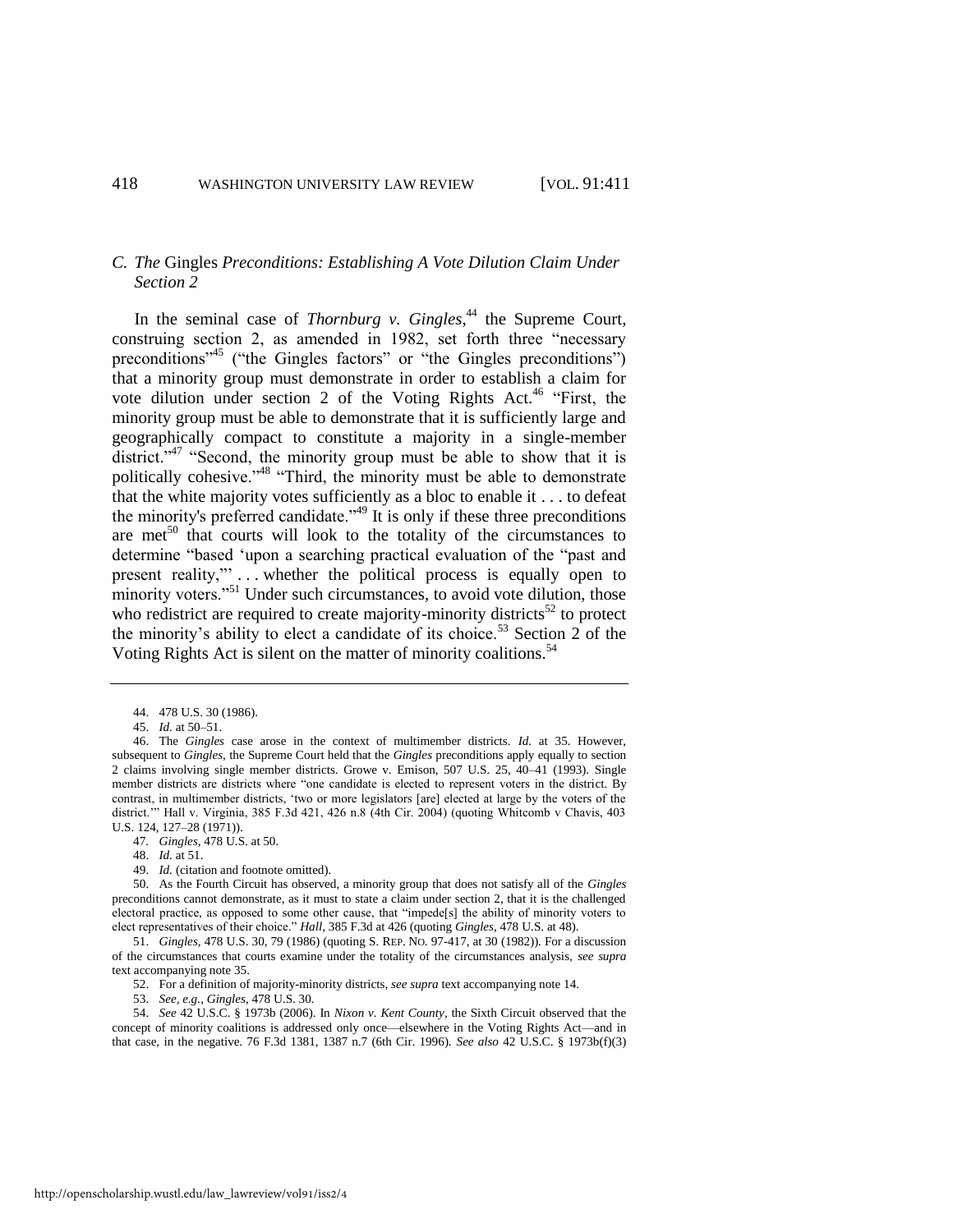## <span id="page-9-0"></span>II. COALITION DISTRICTS AND THE SPLIT AMONG THE CIRCUITS

The question has arisen whether impermissible dilution exists where two protected minority groups, each of which individually does not meet the *Gingles* preconditions, can be combined as a coalition and thus qualify for section 2 protection.<sup>55</sup> Three circuits, the Fifth, the Eleventh, and the Sixth, have opined on this question.<sup>56</sup> The Fifth Circuit<sup>57</sup> and the Eleventh Circuit<sup>58</sup> have found coalition districts to be actionable under section 2 of the Voting Rights Act, while the Sixth Circuit has taken the opposite view.<sup>59</sup> Two other circuits, the Ninth<sup>60</sup> and the Second,<sup>61</sup> have implicitly

56. The Fourth Circuit has also spoken to the issue of coalition districts, albeit in the context of a case where the complaint alleged a violation of section 2 by reason of failure to draw a crossover district. Hall v. Virginia, 385 F.3d 421, 425 (4th Cir. 2004). For a discussion of crossover districts, see *infra* Part III.A.

57. *See* Campos v. City of Baytown, Tex., 840 F.2d 1240 (5th Cir. 1988), *reh'g denied*, 849 F.2d 943 (1988) (per curiam), *cert. denied*, 492 U.S. 905 (1989); League of United Latin Am. Citizens Council, No. 4386 v. Midland Indep. Sch. Dist., 812 F.2d 1494 (5th Cir. 1987), *vacated on other grounds*, 829 F.2d 546 (5th Cir. 1987).

58. *See* Concerned Citizens of Hardee Cnty. v. Hardee Cnty. Bd. of Comm'rs, 906 F.2d 524 (11th Cir. 1990).

59. *See Nixon*, 76 F.3d 1381. The Fourth Circuit also has expressed the view that section 2 does not require the construction of coalition districts. *See Hall*, 385 F.3d 421.

61. *See* Bridgeport Coal. for Fair Representation v. City of Bridgeport, 26 F.3d 271 (2d Cir. 1994), *vacated and remanded on other grounds*, 512 U.S. 1283 (1994).

 In *Bridgeport*, a group of African-American and Hispanic voters sought a preliminary injunction against the City of Bridgeport to prevent the implementation of a new redistricting plan. *Id.* at 272–73.

<sup>(</sup>prohibiting the aggregation of language minorities for purposes of meeting the numerical requirements for foreign language ballots under 42 U.S.C. § 1973b).

<sup>55.</sup> The notion of coalition suits did not emerge until after the 1982 amendments to section 2 when the intent test of *Mobile* was replaced with the totality of circumstances analysis under the Senate Report and *Zimmer* factors. *Nixon*, 76 F.3d at 1387 n.8. Coalition districts were not even feasible until 1975, when the Voting Rights Act was broadened to extend its protections to minority groups other than African-Americans. *Id.* For discussions of coalition districts under section 2, see Butler & Murray, *supra* note 34, at 629–32; Sebastian Geraci, Comment, *The Case Against Allowing Multiracial Coalitions to File Section 2 Dilution Claims*, 1995 U. CHI. LEGAL F. 389; Chelsea J. Hopkins, Comment, *The Minority Coalition's Burden of Proof Under Section 2 of the Voting Rights Act*, 52 SANTA CLARA L. REV. 623 (2012); Joanna E. Cuevas Ingram, *The Color of Change: Voting Rights in the 21st Century and the California Voting Rights Act*, 15 HARV. LATINO L. REV. 183 (2012); Aylon M. Schulte, Note, *Minority Aggregation Under Section 2 of the Voting Rights Act: Toward Just Representation in Ethically Diverse Communities*, 1995 U. ILL. L. REV. 441; Christopher E. Skinnell, Comment, *Why Courts Should Forbid "Minority Coalition" Plaintiffs Under Section 2 of the Voting Rights Act Absent Clear Congressional Authorization*, 2002 U. CHI. LEGAL F. 363.

<sup>60.</sup> In Badillo v. City of Stockton, Cal., 956 F.2d 884 (9th Cir. 1992), the city changed the voting method for city council elections from single district to essentially at-large voting. *Id.* at 885. A coalition of African-American and Hispanic voters challenged this change under section 2, maintaining that it decreased minorities' ability to elect their preferred candidates. *Id.* at 886. The Ninth Circuit held that the plaintiffs did not establish the cohesiveness required by the second *Gingles*  factor without addressing whether the coalition suit itself was permissible. *Id.* at 890. However, by undertaking a *Gingles* analysis, the Ninth Circuit tacitly acknowledged the existence of a section 2 violation by reason of the failure to create a coalition district.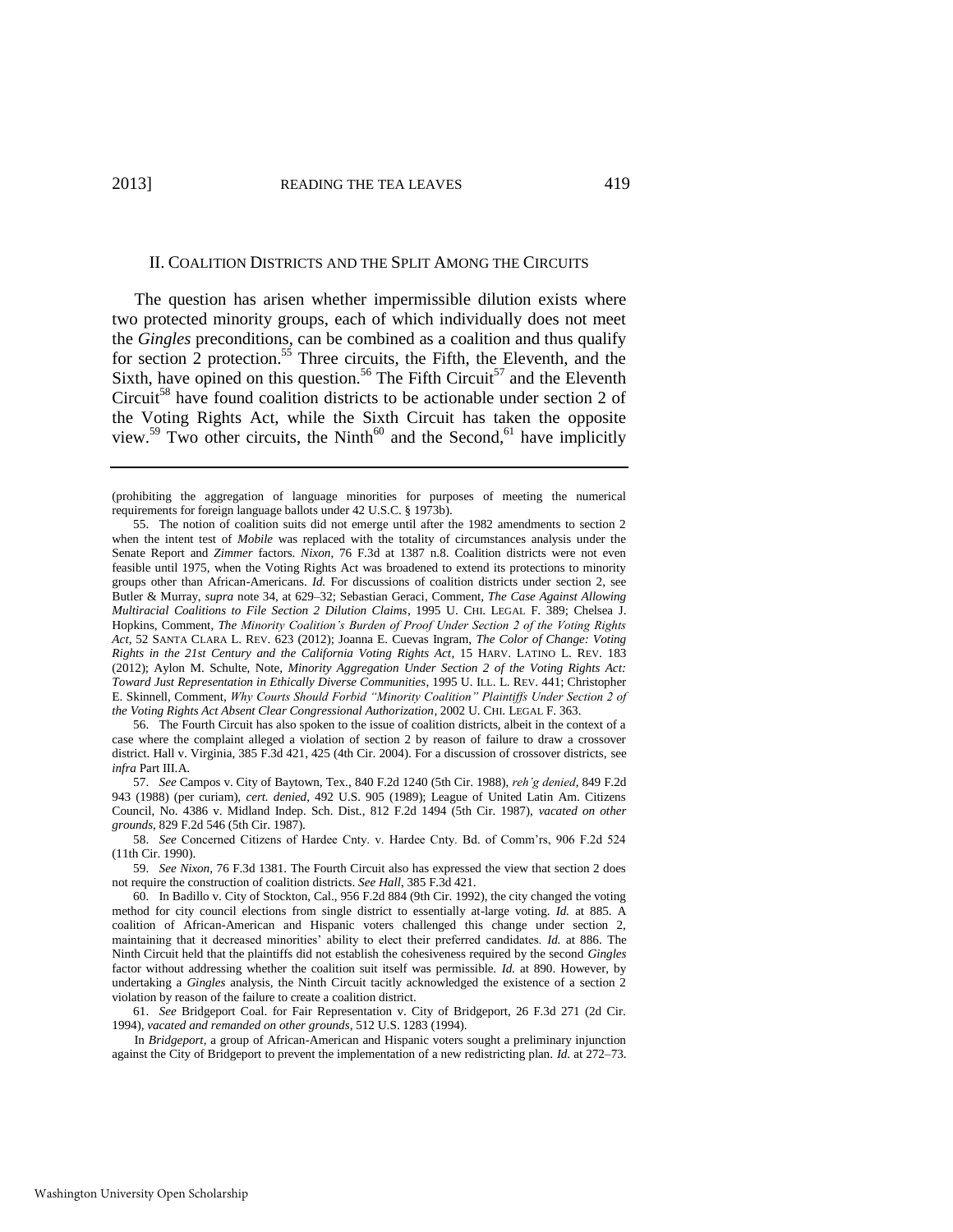endorsed coalition claims so long as they satisfy the *Gingles* preconditions without specifically ruling on the question. $62$ 

*A. Recognition of Coalition Districts in the Fifth and Eleventh Circuits:*  Campos v. City of Baytown *and* Concerned Citizens of Hardee County v. Hardee Board of Commissioners

In *Campos v. City of Baytown, Texas*, <sup>63</sup> the Fifth Circuit squarely confronted the issue whether Hispanic and African-American citizens could be combined as one minority group for the purpose of establishing vote dilution under section 2. The majority of the Court determined that the failure to create such a coalition district could constitute a violation of section 2 provided the criteria for establishing vote dilution are met. $64$  The court reasoned that the Voting Rights Act protects "both racial and language minorities" and does not preclude aggregating protected minorities.<sup>65</sup> It further observed that both racial and language minorities experienced similar historical discrimination in voting.<sup>66</sup>

On petition for rehearing *en banc*, Judge Higginbotham issued a sharp dissent, in which five of his colleagues joined, taking the opposite view. $67$ He criticized the majority's assumption that a coalition of minorities is itself protected under section 2 of the Voting Rights Act as an "unwarranted extension of congressional intent."<sup>68</sup> According to Judge

The Second Circuit upheld the district court's issuance of the injunction, finding that its decision that the coalition was likely to succeed on the merits was not clearly erroneous. *Id.* at 277. While the court was "persuaded . . . that there [was] more than sufficient evidence to support a conclusion that the Coalition satisfied its burden imposed by *Gingles*," it neither mentioned nor expressly addressed the issue of coalition districts. *Id.* at 275.

<sup>62.</sup> The Ninth and Second Circuit cases have been characterized by at least one court as "tacit recognition" of the viability of such an aggregation claim. *Nixon*, 76 F.3d at 1384. The First Circuit took a position similar to that of the Ninth and Second Circuits in Latino Political Action Comm., Inc. v. City of Boston, 784 F.2d 409 (1st Cir. 1986), but that authority is dubious inasmuch as the case was decided in early 1986, several months prior to the issuance of the Supreme Court's opinion in *Gingles*. 63. 840 F.2d 1240 (5th Cir. 1988), *cert. denied*, 492 U.S. 905 (1989).

<sup>64.</sup> *Campos*, 840 F.2d 1240. The court there stated "[i]f, together, they [African-Americans and

Hispanics] are of such numbers residing geographically so as to constitute a majority in a single member district, they cross the *Gingles* threshold as potentially disadvantaged voters." *Id.* at 1244.

<sup>65.</sup> *Id.*

<sup>66.</sup> *Id.* 

<sup>67.</sup> Campos v. City of Baytown, Tex., 849 F.2d 943, 944–46 (5th Cir. 1988) (Higginbotham, J., dissenting) (per curiam), *cert. denied*, 492 U.S. 905 (1989). Eleven judges of the Fifth Circuit were polled as to the petition for rehearing in *Campos* (three judges did not participate in the poll). *Id.* at 944. Although the six dissenting judges constituted a majority of the judges voting, the petition nevertheless was denied because a majority of the circuit judges in regular active service did not favor granting rehearing. *Id.*

<sup>68.</sup> *Id.* at 945. Judge Higginbotham took issue with the court's statutory analysis of section 2, stating that "[t]he question is not whether Congress in the Voting Rights Act intended to *prohibit* such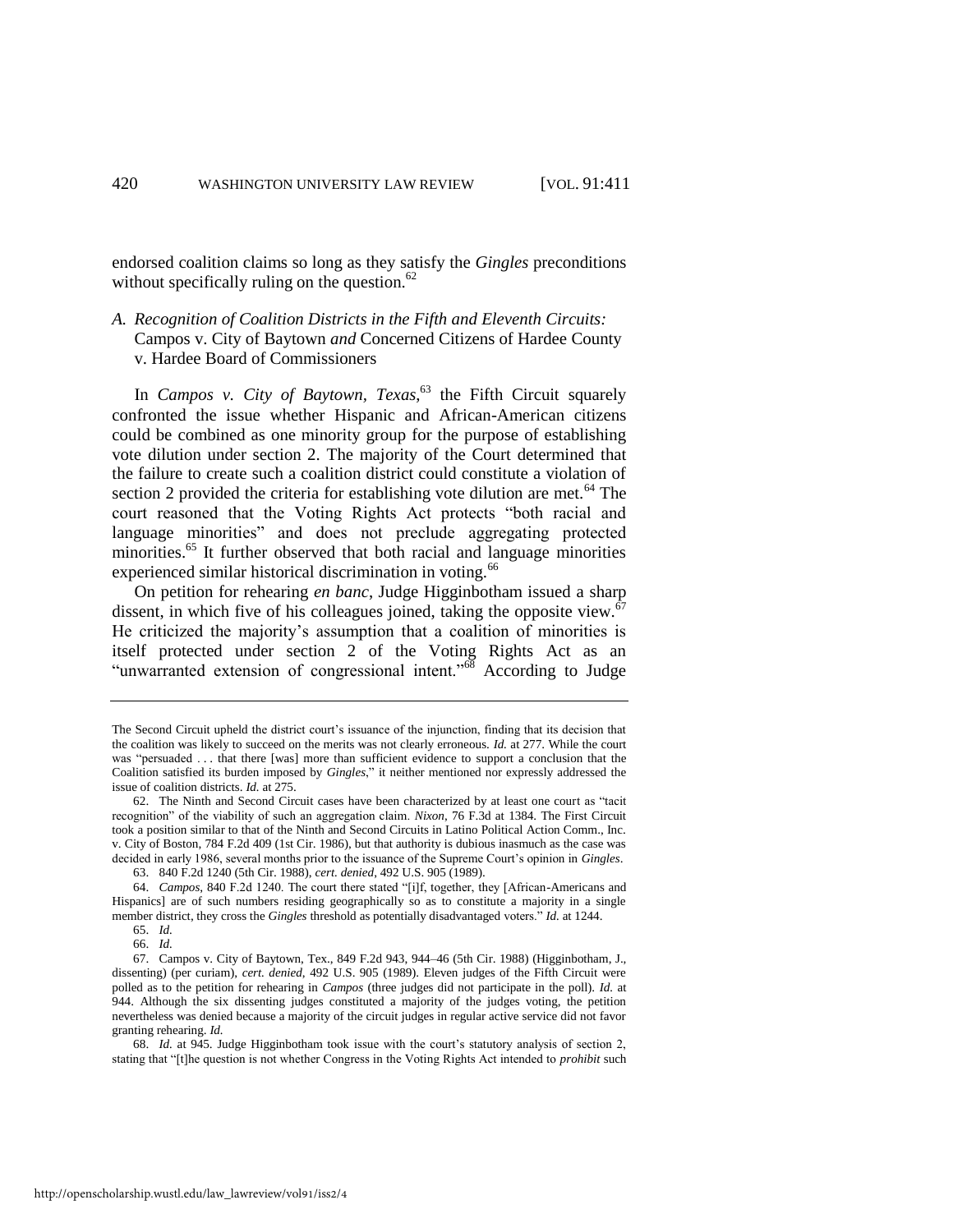Higginbotham, coalition districts are outside the *Gingles* framework since "[i]ts three step inquiry assumes a group unified by race or national origin and asks if it is cohesive in its voting."<sup>69</sup> Judge Higginbotham asserted that, in his view,"[i]f a minority group lacks a common race or ethnicity, cohesion must rely principally on shared values, socio-economic factors, and coalition formation, making the group almost indistinguishable from political minorities as opposed to racial minorities."<sup>70</sup> Judge Higginbotham admonished the court for confusing "a cohesive voting minority with protected minorities who sometimes share similar political agendas."<sup>71</sup> Thus, under Judge Higginbotham's analysis, coalitions are simply interest groups seeking to maximize their political power and not the object of constitutionally impermissible discrimination.<sup>72</sup>

coalitions; instead, the proper question is whether Congress intended to *protect* those coalitions." *Id.*  Judge Higginbotham first articulated this position in his dissenting opinion in League of United Latin Am. Citizens, Council No. 4386 v. Midland Indep. Sch. Dist., 812 F.2d 1494, 1503 (5th Cir. 1987) (Higginbotham, J., dissenting), *vacated on other grounds*, 829 F.2d 546 (5th Cir. 1987). *Midland* was an action under section 2 of the Voting Rights Act initiated by a coalition of African-Americans and Mexican-Americans alleging dilution of their combined vote by an at-large system of electing the board of trustees for the Midland Independent School District. *Midland*, 812 F.2d at 1495. The majority opinion endorsed the aggregation of the African-American and Mexican-American voters for the purposes of applying the *Gingles* factors. *Id.* at 1501–02. In his dissent, Judge Higginbotham sounded the same theme on which he elaborates in *Campos*, namely, that permitting coalition claims is inconsistent with the purpose of the Voting Rights Act as this risks confusion of political coalitions, with little or no connection to discrimination, with a cohesive minority group sharing a common history of persistent bigotry. *Id.* at 1504 (Higginbotham, J., dissenting).

- 69. *Campos*, 849 F.2d at 945 (Higginbotham, J., dissenting).
- 70. *Id.* (quoting Higginbotham's dissent in *Midland*, 812 F.2d at 1504).

#### 71. *Id.*

72. Judge Higginbotham's viewpoint was endorsed by his colleague on the Fifth Circuit, Judge Edith Jones, in her concurrence in League of United Latin Am. Citizens, Council No. 4434 v. Clements, 999 F.2d 831, 894–98 (5th Cir. 1993) (Jones, J., concurring), in which four of her colleagues joined. Judge Jones stated, "I believe the . . . court should lay to rest the minority coalition theory of vote dilution claims. *Id.* at 894. Judge Jones offered a variety of reasons which, in her opinion, argue against aggregating racial and/or language minorities for purposes of a section 2 vote dilution claim.

 Judge Jones opined that a textual analysis of the Voting Rights Act demonstrates that Congress did not intend to extend the section 2 protections against vote dilution to coalitions of different ethnic and language minorities. *Id.* She pointed to the 1975 amendment to the Voting Rights Act which extended section 2 protections to four additional distinct minorities. *Id.* Because each group was separately identified, Judge Jones concluded that "[b]y negative inference, Congress did not envision that each defined group might overlap with any of the others or with blacks." *Id.* She observed that the 1982 amendment to section 2 "likewise offers no textual support for a minority aggregation theory" as it refers only to a "class of citizens" and "a protected class" not "protected *classes* of citizens." *Id.* Judge Jones also noted that coalition districts ignore the individual identity of each minority group and that aggregating minorities could result in the submergence of one minority group in a district dominated by a different minority and potentially lead to racial animosity. *Id.* at 896.

Lastly, in Judge Jones' view, the recognition of coalition district suits under section 2 runs afoul of "the Section 2 prohibition of proportional representation" and would lead to the "possibly unconstitutional" remedy of "mandating proportional representation." *Id.* This final argument has been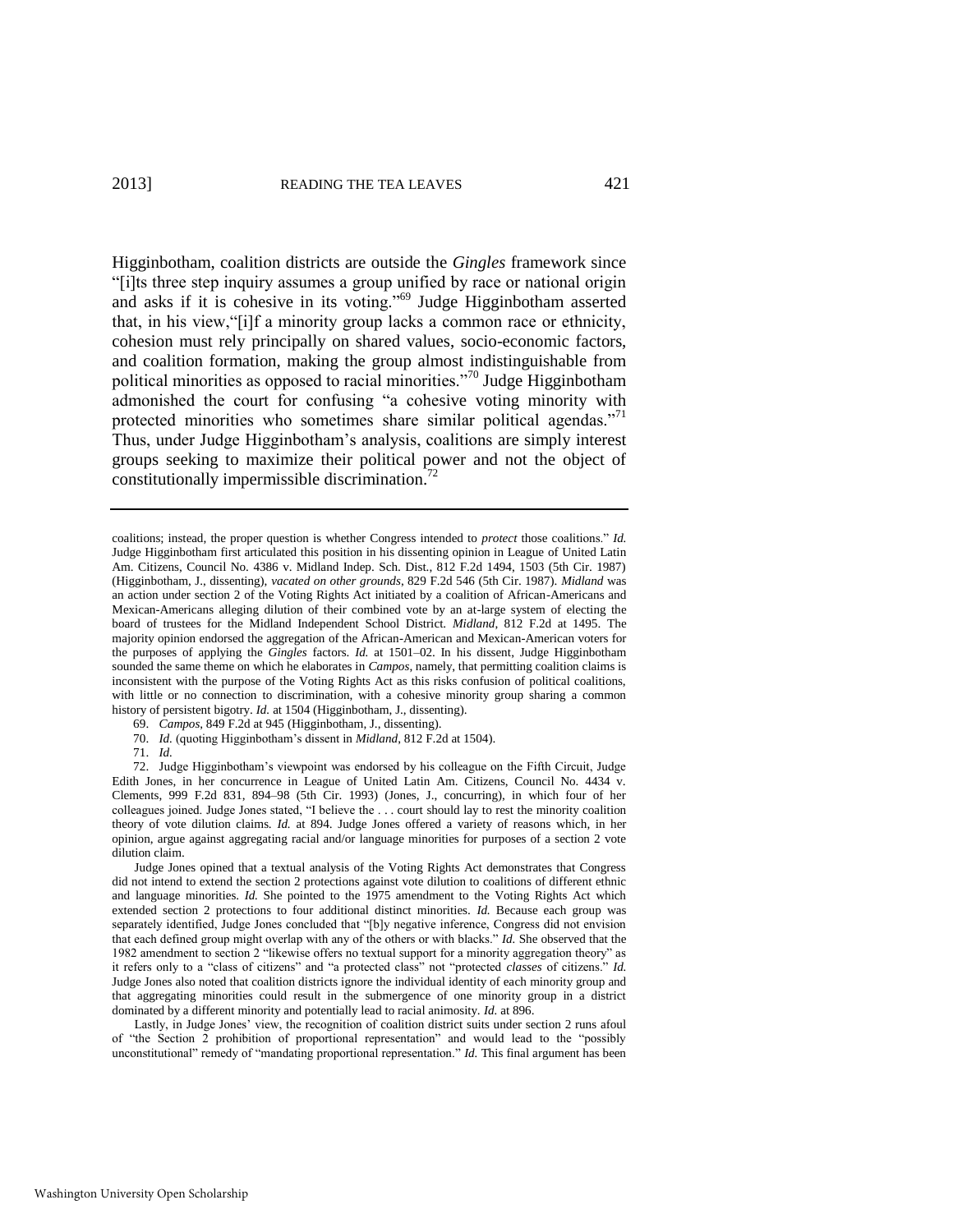In *Concerned Citizens of Hardee County v. Hardee Board of Commissioners*, <sup>73</sup> African-American and Hispanic voters contended that the at-large system for electing the Hardee County Board of Commissioners (governing the county) and the Hardee County School Board violated section 2 by diluting the combined voting strength of African-Americans and Hispanics.<sup>74</sup> The Eleventh Circuit, citing *Campos* and *Midland* without elaboration, found that "[t]wo minority groups ... may be a single section 2 minority if they can establish that they behave in a politically cohesive manner."<sup>75</sup>

# *B. The Sixth Circuit's Rejection of Coalition Districts:* Nixon v. Kent County

By contrast, the Sixth Circuit in *Nixon v. Kent County*, <sup>76</sup> found that multiracial coalition districts are not covered by section 2, and held that the failure to create such districts does not give rise to a cognizable claim of vote dilution under the Voting Rights Act.<sup>77</sup> The court's decision was informed by principles of statutory construction.<sup>78</sup> The court reasoned that section 2 "does not mention minority coalitions, either expressly or conceptually  $\ldots$  [and] consistently speaks of a 'class' in the singular."<sup>79</sup> It further noted that the legislative history lacks "evidence that Congress even contemplated coalition suits, far less intended them<sup>380</sup> as the committee reports for the 1975 and 1982 amendments did not "make any reference[s], implicit or explicit, to the issue of aggregation."<sup>81</sup>

The Sixth Circuit was not persuaded by the *Campos* decision. Instead it "share[d] the concerns articulated by Judge Higginbotham in his dissent from the denial of rehearing."<sup>82</sup> Like Judge Higginbotham, the Sixth Circuit addressed, at length, policy concerns that underscored its

80. *Id.* at 1387. However, the court pointed out that because the statute was clear it was "unnecessary and improper" to look to the legislative history. *Id.*

criticized by at least one commentator who argues that while section 2 does not provide a right to proportional representation, nothing in the statute expressly prohibits it. *See* Schulte, *supra* note 55, at 470.

<sup>73. 906</sup> F.2d 524 (11th Cir. 1990).

<sup>74.</sup> *Id.* at 525.

<sup>75.</sup> *Id.* at 526.

<sup>76. 76</sup> F.3d 1381 (6th Cir. 1996).

<sup>77.</sup> *Id.* at 1393.

<sup>78.</sup> *Id.* at 1386.

<sup>79.</sup> *Id.*

<sup>81.</sup> *Id.* 82. *Id.* at 1388.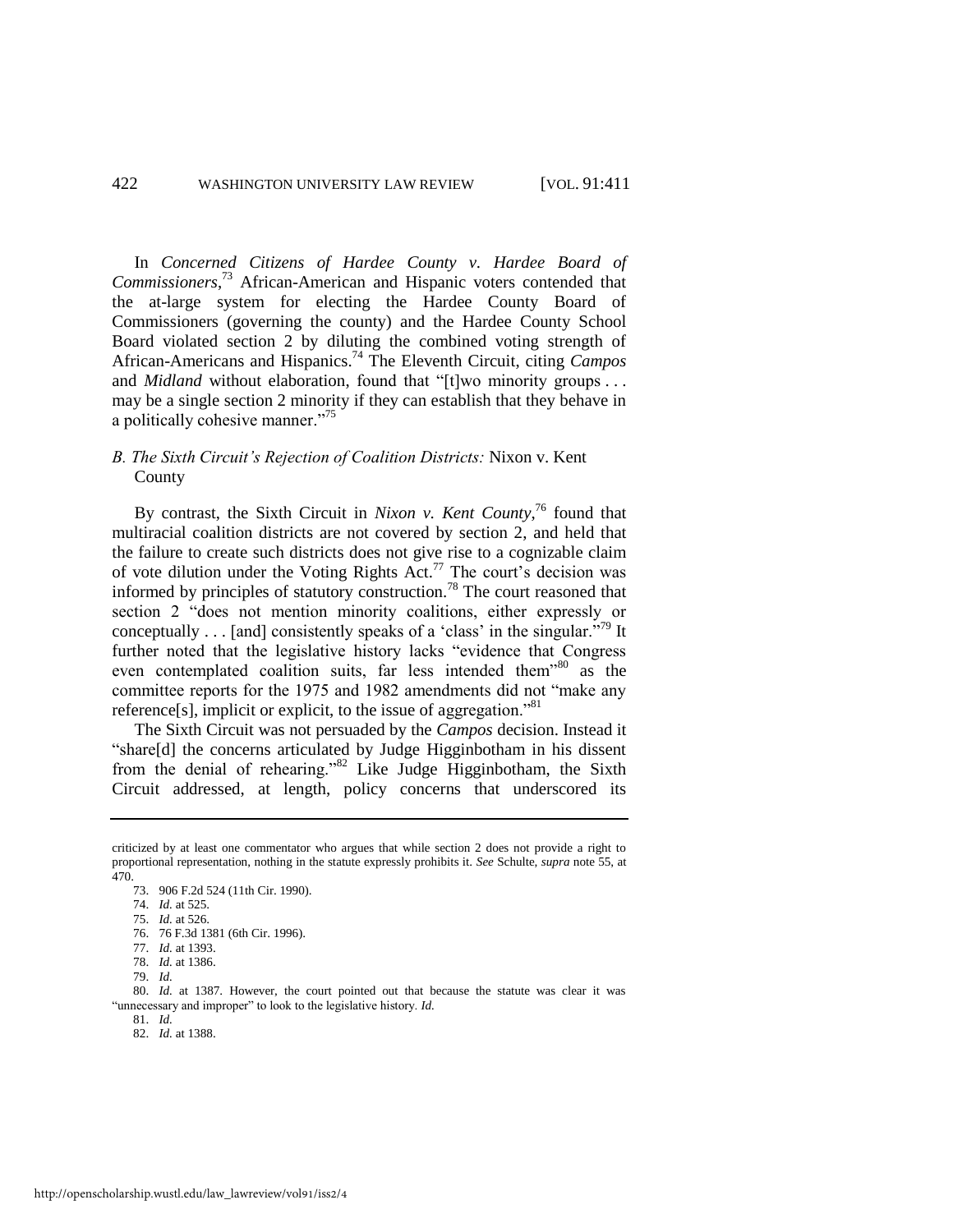conclusion.<sup>83</sup> First, the court noted that based on historical discrimination, Congress had singled out select minorities for protection under the Voting Rights Act and that Congress made no finding of discrimination against multiracial coalitions. $84 \times$  A finding of discrimination as to each group individually does not, in the Sixth Circuit's view, afford a "basis for presuming such a finding regarding a group consisting of a mixture of both minorities."<sup>85</sup> In this regard, the court noted that the findings of discrimination as to African-Americans and the findings of discrimination against Hispanics were made years apart, and rested on different grounds, namely, "that African Americans had been disadvantaged specifically by reason of race, while Hispanic Americans had been disadvantaged by reason of language and education."<sup>86</sup>

Next, again citing Judge Higginbotham, the court noted that imposing a requirement to create coalition districts could lead to results that are contrary to the distinct interests of each group. $87$  The court was also concerned with the impact that requiring coalition districts would have upon those who draw district lines. $88$  It explained that those who redistrict would be confronted with the impossible task of having to choose whether to enhance minorities separately and subject the redistricting plan to the challenge that greater influence could have been achieved by creating coalition districts, or to create coalition districts, and subject themselves to the challenge that greater influence could have been achieved by creating individual minority districts.<sup>89</sup>

Third, the court found that coalition districts fly in the face of the first *Gingles* precondition that the minority group be sufficiently numerous to constitute a majority in a single member district.<sup>90</sup> Lastly, the court reiterated as "most persuasive[]"<sup>91</sup> Judge Higginbotham's observation that the joining together of protected minorities is animated by shared political interests, something the Voting Rights Act is not intended to protect. $92$ 

<sup>83.</sup> *See id.* at 1390–92.

<sup>84.</sup> *Id.* at 1390–91.

<sup>85.</sup> *Id.* at 1391 (citing to Judge Higginbotham's dissent to the denial of a rehearing in Campos v. City of Baytown, Tex., 849 F.2d 943, 945 (5th Cir. 1988) (Higginbotham, J., dissenting) (per curiam), *cert. denied*, 492 U.S. 905 (1989), as well as to Judge Jones' concurring decision in League of United Latin Am. Citizens, Council No. 4434 v. Clements, 999 F.2d 831, 896 (5th Cir. 1993) (Jones, J., concurring)).

<sup>86.</sup> Nixon v. Kent Cnty., 76 F.3d 1381, 1391 (6th Cir. 1996).

<sup>87.</sup> *Id.*

<sup>88.</sup> *Id.*

<sup>89.</sup> *Id.*

<sup>90.</sup> *Id.*

<sup>91.</sup> *Id.*

<sup>92.</sup> *Id.* at 1391–92. The Fourth Circuit's rejection of coalition districts in *Hall v. Virginia*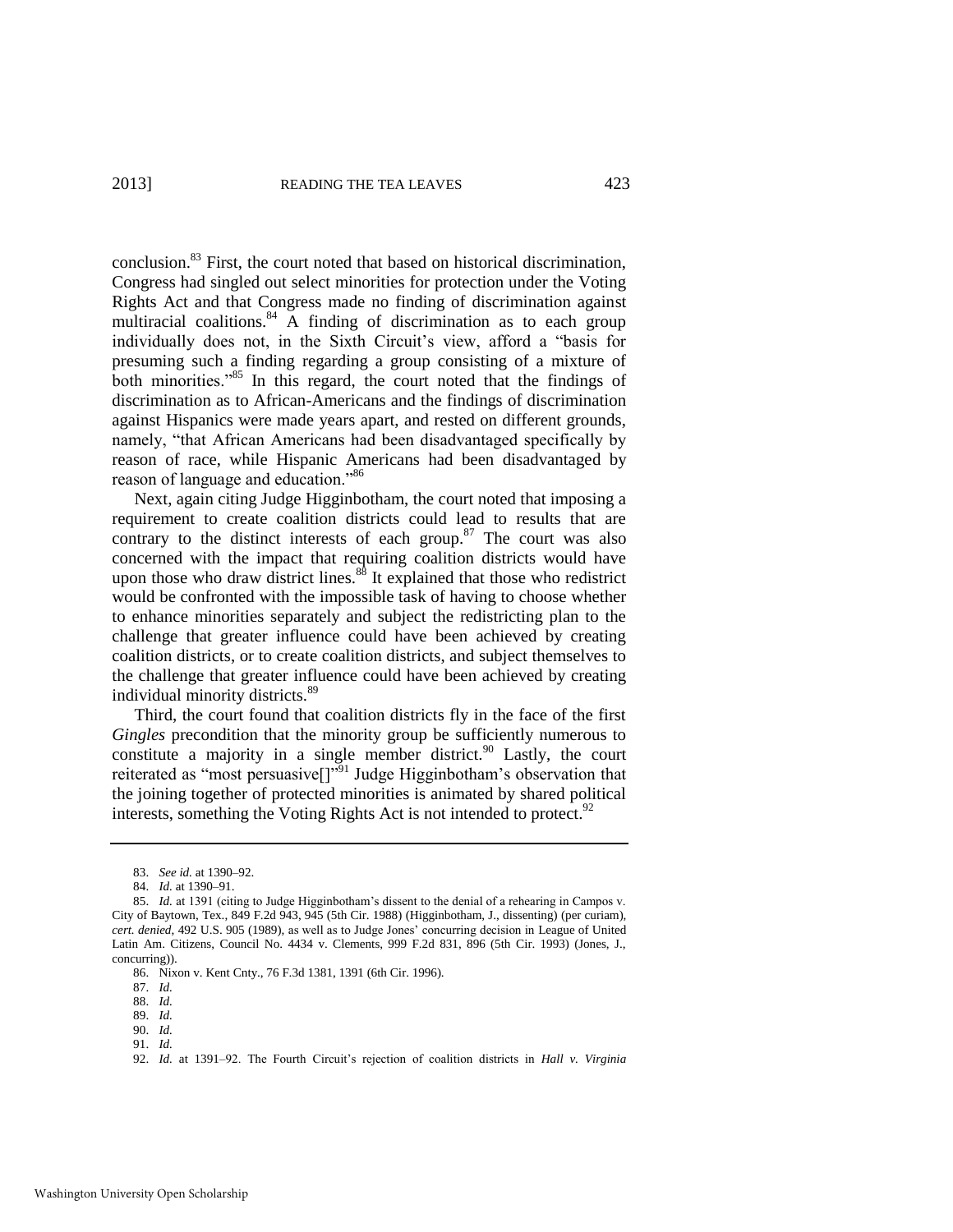The Sixth Circuit's decision, however, was not unanimous. Judge Damon Keith authored a dissenting opinion in which he endorsed the position of the Fifth and Eleventh Circuits that nothing in section 2, as amended, precludes aggregated minorities from constituting a protected class.<sup>93</sup> Judge Keith contended that section 2 should be construed liberally since it is a remedial statute.<sup>94</sup> He expressed his view that the language of section 2 does not require racial homogeneity<sup>95</sup> and that the majority's imposition of such a racial classification is constitutionally impermissible.<sup>96</sup> Finally, Judge Keith challenged the majority's position that the combination of two minority groups would necessarily result in the submersion of each group's legitimate political interests because section 2 protection is only afforded to groups whose interests are politically cohesive. $97$  Thus, in Judge Keith's view, attempts to submerge divergent interests would not be tolerated under the Act.<sup>98</sup>

# III. COALITION DISTRICTS AND THE SUPREME COURT VOTING RIGHTS ACT DECISIONS

The Supreme Court, on more than one occasion, has declined the opportunity to opine directly on the question whether section 2 vote dilution is extant where a jurisdiction declines to draw a coalition district. Certiorari was sought and denied in *Campos*. <sup>99</sup> While certiorari was granted in *Bridgeport*, the Supreme Court, in a memorandum decision, vacated the judgment and remanded the case for further consideration

likewise is informed by the notion that the banding together of disparate racial minorities is, at its core, political. Hall v. Virginia, 385 F.3d 421 (4th Cir. 2004). The court there stated:

any construction of Section 2 that authorizes the vote dilution claims of multiracial coalitions would transform the Voting Rights Act from a law that removes disadvantages based on race, into one that creates advantages for political coalitions that are not so defined. "Congress enacted § 2 of the Voting Rights Act . . . to help effectuate the Fifteenth Amendment's guarantee that no citizen's right to vote shall 'be denied or abridged . . . on account of race, color, or previous condition of servitude.'

*Id.* at 431 (alterations in original) (quoting Voinovich v. Quilter, 507 U.S. 146, 152 (1993) (quoting U.S. Const. amend. XV, § 1)).

<sup>93.</sup> *Nixon*, 76 F.3d at 1396–97 (citing Campos v. City of Baytown, Tex., 840 F.2d 1240, 1244 (5th Cir. 1988), *cert. denied*, 492 U.S. 905 (1989) and Concerned Citizens of Hardee Cnty. v. Hardee Cnty. Bd. of Comm'rs, 906 F.2d 524, 526 (11th Cir. 1990)).

<sup>94.</sup> *Id.* at 1397.

<sup>95.</sup> *Id.* at 1399.

<sup>96.</sup> *Id.* at 1399–1402.

<sup>97.</sup> *Id.* at 1402–03.

<sup>98.</sup> *Id.* at 1403.

<sup>99. 492</sup> U.S. 905 (1989).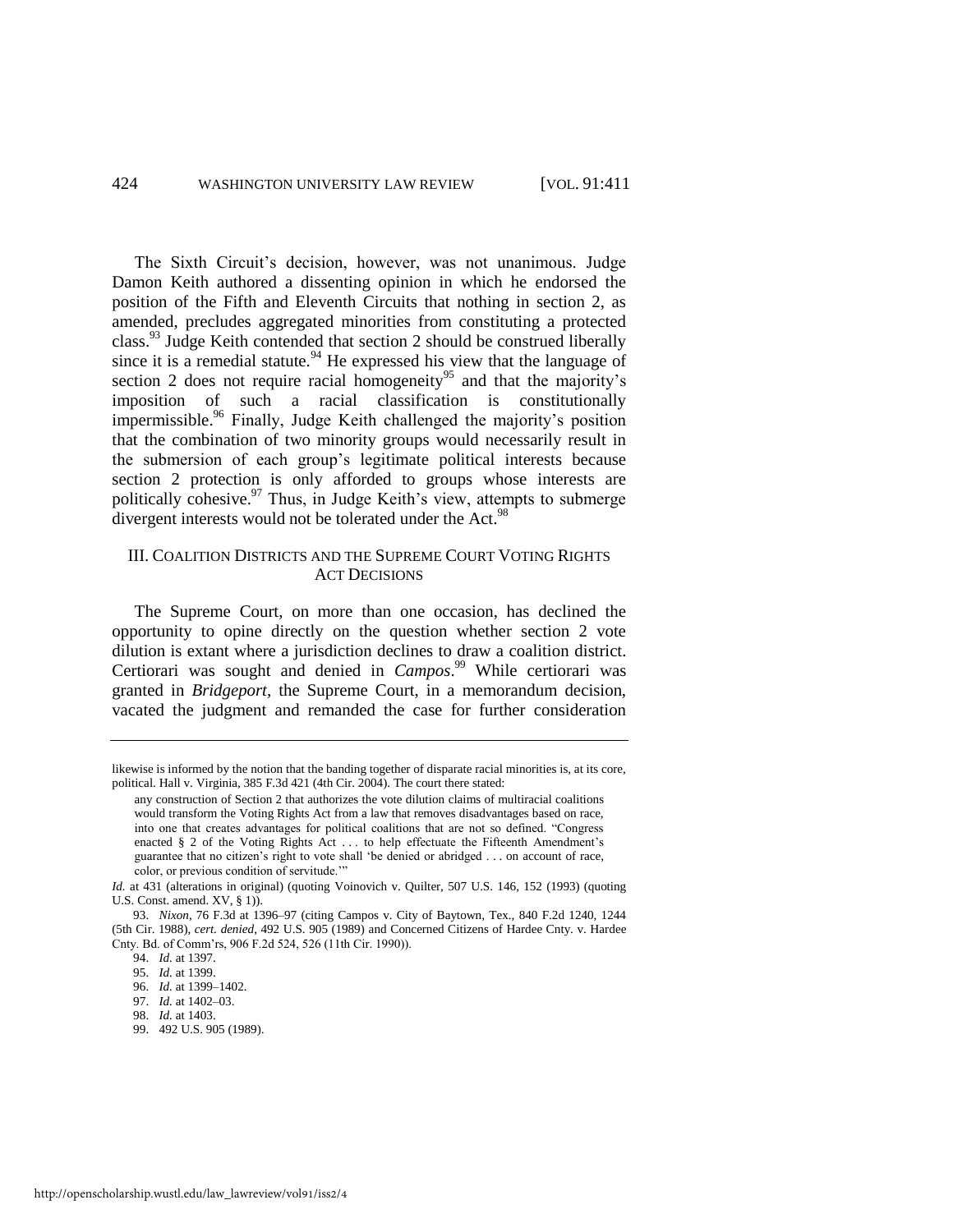without addressing the issue of coalition districts.<sup>100</sup> In *Growe v. Emison*,<sup>101</sup> the Supreme Court declined to determine whether minority groups can be combined under section 2. Instead, the Court assumed without deciding that the failure to create a coalition district could constitute a violation of section 2.<sup>102</sup> This was of no consequence in *Growe*  because, in that case, the Court found that "the *Gingles* preconditions were ... unattainable."<sup>103</sup> Although the Supreme Court has yet to squarely address coalition districts under section 2, the issue has arisen peripherally in recent cases.

# *A. The Supreme Court's Rejection of Crossover Districts:* Bartlett v. Strickland

In *Bartlett v. Strickland*,  $104$  a plurality opinion,  $105$  the Supreme Court addressed the closely related concept of crossover districts.<sup>106</sup> A crossover district, as the Court explained, is a district in which the "minority makes up less than a majority of the voting-age population, but is large enough to elect the candidate of its choice with help from majority voters who cross over to support the minority's preferred candidate."<sup>107</sup> The Court observed that crossover districts can be regarded as a species of coalition districts because they also involve the aggregation of two groups—the protected

104. 556 U.S. 1 (2009) (plurality opinion).

<sup>100.</sup> City of Bridgeport, Conn., v. Bridgeport Coal. for Fair Representation, 512 U.S. 1283 (1994). 101. 507 U.S. 25 (1993).

<sup>102.</sup> *Id.* at 41. That the Supreme Court in *Growe* opted to assume the viability of coalition districts under section 2 without deciding the issue likely is of little predictive value. During that very same 1992–1993 term, the Court was also presented with the related question of whether section 2 requires the creation of influence districts. *See* Voinovich v. Quilter, 507 U.S. 146 (1993). Influence districts are districts in which the minority has the ability to influence, but not determine, the electoral outcome. *See* Georgia v. Ashcroft, 539 U.S. 461, 482 (2003). In *Voinovich*, the Court chose to assume without deciding that section 2 protection extends to influence districts. *Voinovich*, 507 U.S. at 154. Nevertheless, when the Court was presented with an influence district case thirteen years later, it rejected the viability of influence districts under section 2. *See* League of United Latin Am. Citizens v. Perry, 548 U.S. 399 (2006). *See infra* text accompanying not[e 111.](#page-16-0)

<sup>103.</sup> *Growe*, 507 U.S. at 41.

<sup>105.</sup> Justice Kennedy, in an opinion in which Chief Justice Roberts and Justice Alito joined, determined that section 2 is not violated by the failure to create a crossover district. *Id.* at 6, 23. Justice Thomas, in an opinion joined by Justice Scalia, concurred in the judgment on the ground that "the text of § 2 of the Voting Rights Act of 1965 does not authorize any vote dilution claim . . . ." *Id.* at 26 (Thomas, J., concurring). Thus, for varying reasons, five Justices agreed that section 2 does not mandate the creation of crossover districts.

<sup>106.</sup> *Bartlett*, 556 U.S. at 3 (plurality opinion). For a law review article discussing the *Bartlett*  decision, see Jacob Whitted, Comment, Bartlett v. Strickland*: The Crossover of Race and Politics***,** 87 DENV. U. L. REV. 581 (2010).

<sup>107.</sup> *Bartlett*, 556 U.S. at 3 (plurality opinion)*.*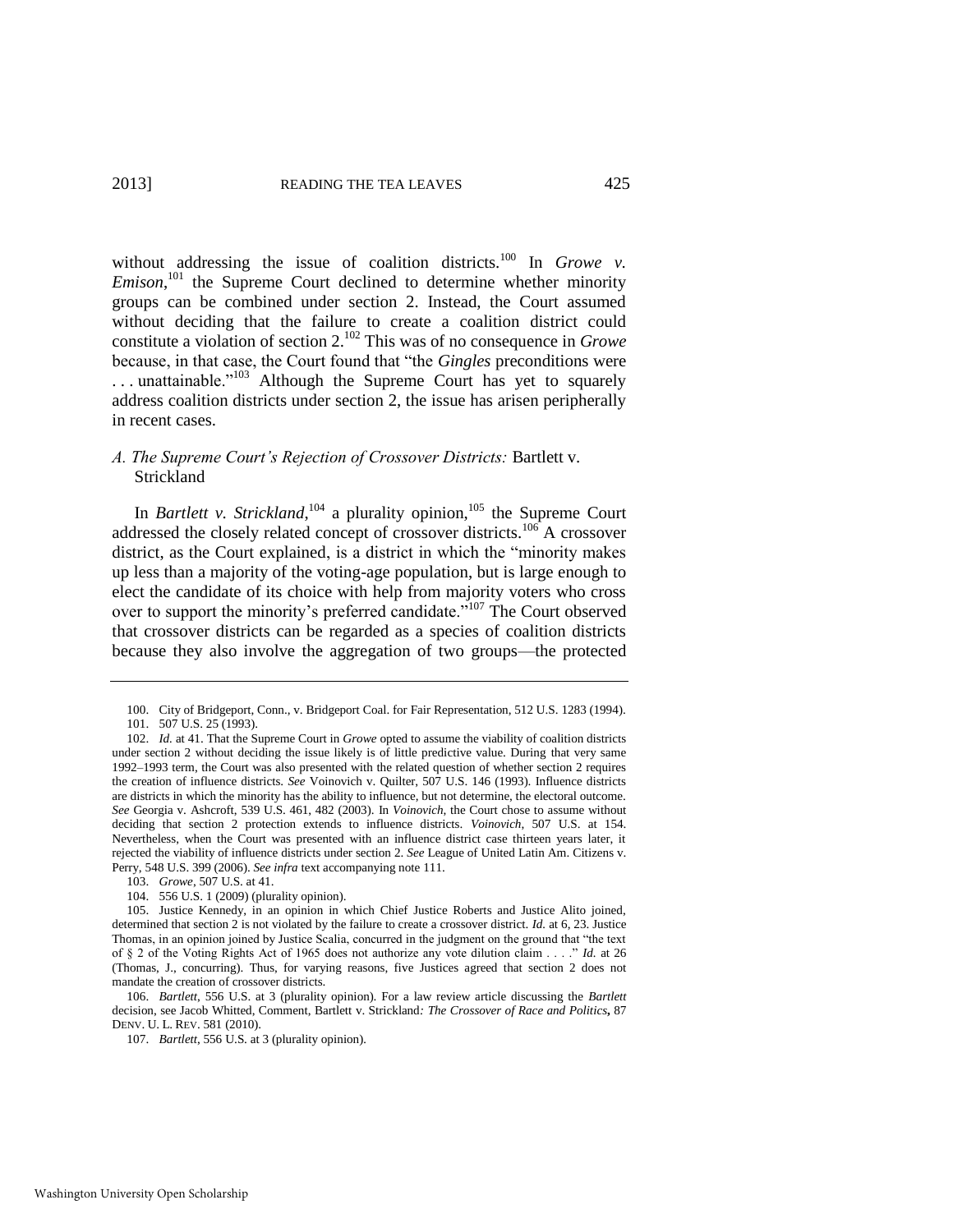minority and the white majority.<sup>108</sup> However, the opinion is explicit that it is not directed to, and does not decide, the question whether the scope of section 2 vote dilution protection extends to multiracial coalition districts in which two protected minorities join together to form a coalition.<sup>109</sup>

<span id="page-16-0"></span>In *Bartlett*, the plurality determined that section 2 does not require the creation of crossover districts, and correspondingly, that the failure to create a crossover district is not actionable under section  $2.^{110}$ . The plurality opinion, authored by Justice Kennedy, reasons that section 2 applies only when the minority has "less opportunity than other members of the electorate to ... elect representatives of their choice."<sup>111</sup> In crossover districts, the minority group does not have less opportunity because, standing alone, it does not constitute a majority capable of electing a candidate of its choice.<sup>112</sup> Rather, in such circumstances, the minority group has the same "opportunity [as any other minority group within the electorate] to join other voters—including other racial minorities, or whites, or both—to reach a majority and elect their preferred candidate."<sup>113</sup> In other words, minorities constituting less than a majority need to form political coalitions in order to elect their candidate of choice.<sup>114</sup> Affording minorities section 2 protection where the joinder of other groups is needed to elect a protected minority's candidate of choice

113. *Id.*

<sup>108.</sup> *Id.* at 13.

<sup>109.</sup> *Id.* at 13-14 (explaining "[w]e do not address that type of coalition district here").

<sup>110.</sup> *Id.* at 14–15.

<sup>111.</sup> *Id.* at 14 (alteration in original (quoting 42 U.S.C. § 1973b (2000 ed.)). Justice Kennedy relied on this same statutory language when he authored an opinion rejecting the sustainability of "influence districts" under section 2. League of United Latin Am. Citizens v. Perry, 548 U.S. 399, 434 (2006). An influence district is one in which, by virtue of their number, "minority voters may not be able to elect a candidate of choice but can play a substantial, if not decisive, role in the electoral process." Georgia v. Ashcroft, 539 U.S. 461, 482 (2003).

Justice Kennedy, joined by Chief Justice Roberts and Justice Alito, squarely rejected the notion that section 2 requires the creation of districts in which a protected minority group has the ability to influence, but not determine, the electoral outcome. *See League of United Latin Am. Citizens*, 548 U.S. at 443–47. Justice Kennedy cited the language of section 2 that requires that the protected minorities have the opportunity "*to elect* representatives of their choice," 42 U.S.C. § 1973b, to opine that "the lack of such [influence] districts cannot establish a § 2 violation. The failure to create an influence district . . . does not run afoul of § 2 of the Voting Rights Act." *League of United Latin Am. Citizens*, 548 U.S. at 446. He added, "If § 2 were interpreted to protect this kind of influence, it would unnecessarily infuse race into virtually every redistricting, raising serious constitutional questions." *Id.*

Justice Scalia, joined by Justice Thomas, concurred in the dismissal of the section 2 claim on the basis that no claim for vote dilution lies under section 2 of the Voting Rights Act. *Id.* at 512 (Scalia, J., concurring) (citing Justice Thomas's concurrence in Holder v. Hall, 512 U.S. 874 (1994)). Accordingly, they too would not recognize an influence district based vote dilution claim, albeit for reasons different than those articulated by Justice Kennedy, Chief Justice Roberts, and Justice Alito.

<sup>112.</sup> *Bartlett*, 556 U.S. at 14 (plurality opinion).

<sup>114.</sup> *Id.*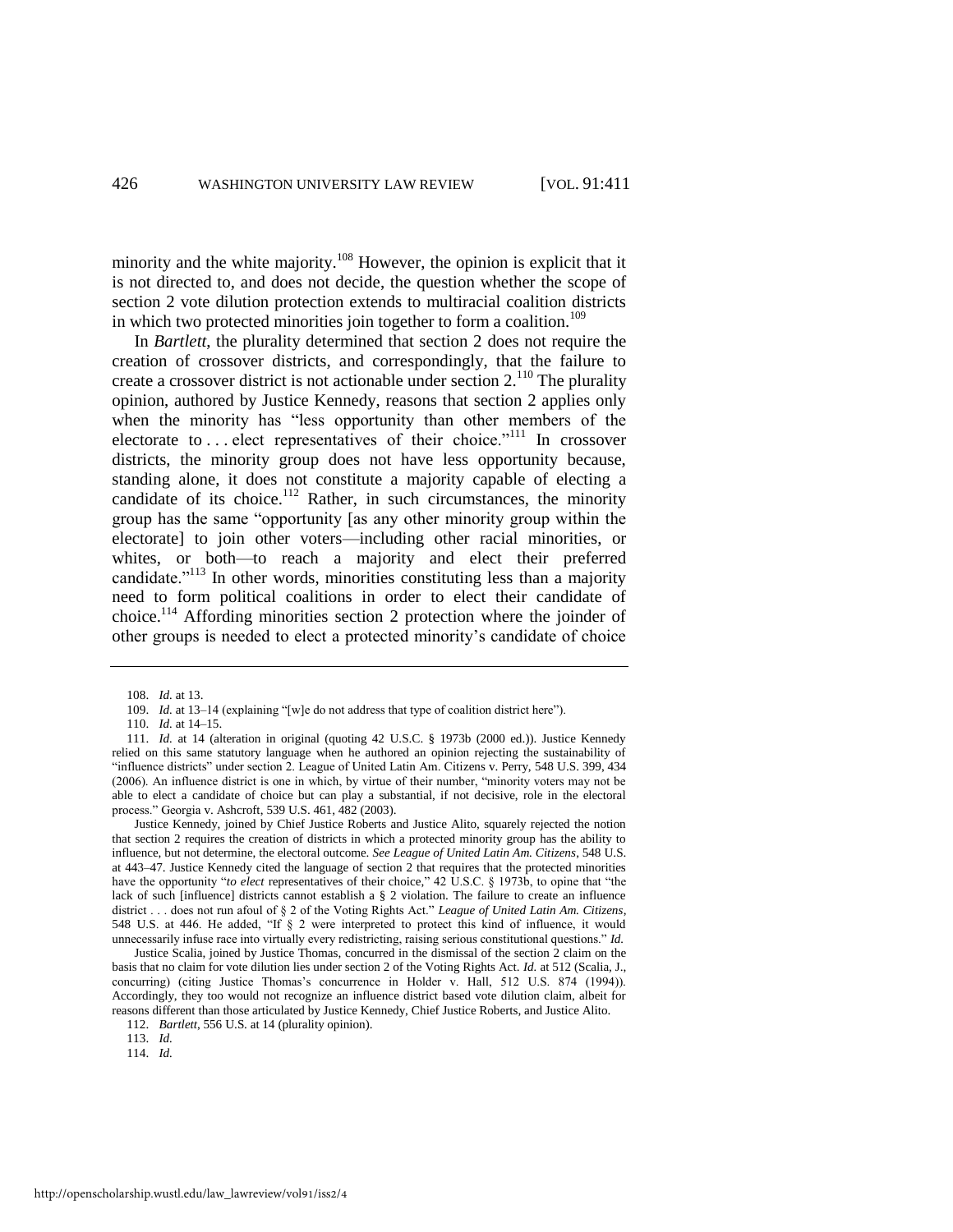would, in Justice Kennedy's view, grant minorities an improper political advantage not contemplated by section 2.<sup>115</sup> Reiterating the Court's observation in *Johnson v. De Grandy*, <sup>116</sup> the plurality opinion emphasized that "[m]inority voters are not immune from the obligation to pull, haul, and trade to find common political ground."<sup>117</sup> The opinion is clear that section 2 does not require districts to grant minorities "the most potential, or the best potential, to elect a candidate by attracting crossover voters."<sup>118</sup>

Justice Kennedy articulated another rationale—the need for workable standards for those who draw district lines.<sup>119</sup> According to the plurality, adhering to the requirement that a minority must constitute fifty percent provides administrative certainty and simplicity<sup>120</sup> while deviating from such a standard would require courts to delve into a host of nettlesome political inquiries concerning racial voting practices and patterns which courts are ill-suited to determine.<sup>121</sup> Other reasons the *Bartlett* plurality expressed for maintaining the requirement that the minority population exceed fifty percent include the "special significance, in the democratic process, of a majority"<sup>122</sup> and the fact that " $\S 2 \dots$  is not concerned with maximizing minority voting strength."<sup>123</sup>

119. *Id.* at 17.

120. *Id.*

121. *Id.* These include the percentage of white voters that supported minority preferred candidates, what types of candidates have minority voters and white voters historically supported together, what evidence indicates crossover support will continue, an examination of minority and white turnout rates, and what evidence supports that such turnout rates will remain the same. *Id.*

122. *Id.* at 19.

 Justice Ginsburg, who joined in the dissent, also wrote separately to urge Congress to clarify the reach of section 2 in light of the plurality's opinion. *Id.* at 44 (Ginsburg, J., dissenting). Justice Breyer, while joining Justice Souter's dissent, likewise authored a separate dissent in which he proposed revamping the fifty percent majority-within-a-district requirement under the first *Gingles* precondition. *Id.* at 44–48 (Breyer, J., dissenting).

 Some commentators agree with Justice Breyer that the current *Gingles* analysis should be reconsidered, but suggest a different approach. Judge Strange of the Eleventh Circuit has advocated for

<sup>115.</sup> *Id.* at 14–15, 20. "Nothing in §2 grants special protection to a minority group's right to form political coalitions." *Id.* at 15.

<sup>116. 512</sup> U.S. 997 (1994).

<sup>117.</sup> *Bartlett*, 556 U.S. at 15 (plurality opinion) (quoting Johnson v. De Grandy, 512 U.S. 997, 1020 (1994)).

<sup>118.</sup> *Id.*

<sup>123.</sup> *Id.* at 23. By contrast, the dissent authored by Justice Souter argues that the plurality's position, that the minority group must equal or exceed fifty percent of the district's population, would force those who draw district lines to pack African-Americans into African-American districts thereby "contracting the number of districts where racial minorities are having success in transcending racial divisions in securing their preferred representation." *Id.* at 27 (Souter, J., dissenting). The dissenting opinion expressed concern regarding the adverse impact on racial harmony of the plurality's decision. *Id.* The dissent admonished that the plurality's view will effectively transform the objective of Voting Rights Act as it "will now be promoting racial blocs, and the role of race in districting decisions as a proxy for political identification will be heightened." *Id.*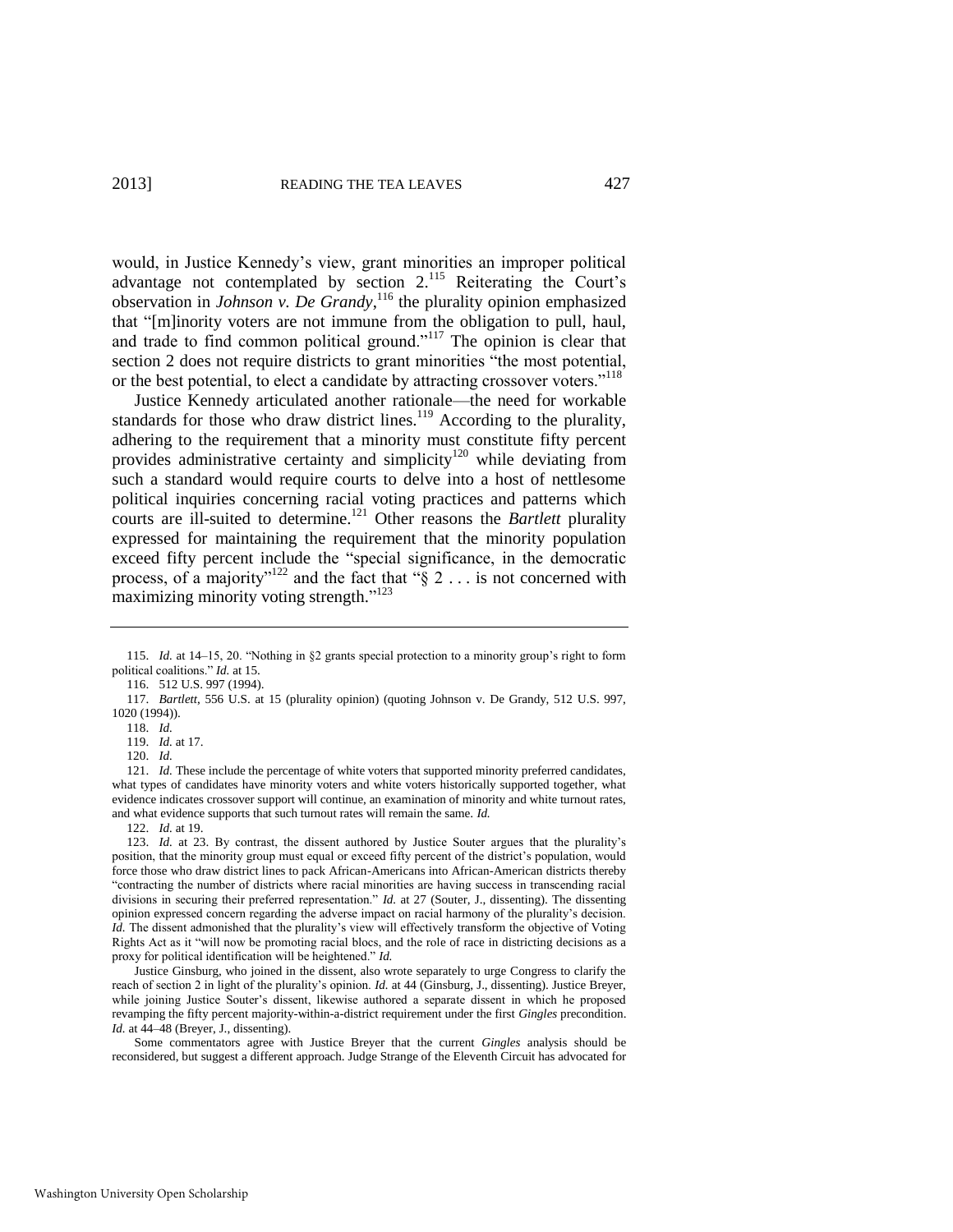#### *B.* Perry v. Perez*: Coalition Districts Receive a Notable Mention*

In a 2012 per curiam decision, *Perry v. Perez*,  $^{124}$  the Supreme Court took occasion to comment on coalition districts. The *Perry* case did not directly raise the question whether section 2 mandates the creation of coalition districts.<sup>125</sup> Rather, the case involved the propriety of an interim redistricting plan drawn and ordered into effect by a three-judge district court pending preclearance under section 5 of the Voting Rights Act of the congressional and state legislative plans enacted by the state of  $T$ exas.<sup>126</sup> The state of Texas argued that the court's interim plans failed to pay due deference to the plans enacted by the state.<sup>127</sup> One area of concern

124. 132 S. Ct. 934 (2012).

125. *See id.* 

126. *Id.* at 940. Unlike section 2, which applies to all jurisdictions nationwide, section 5 addresses only those jurisdictions that fall under the rubric of section 4, commonly known as "covered jurisdictions." *Section 4 of the Voting Rights Act*, U.S. DEP'T OF JUSTICE, http://www.justice.gov/crt/ about/vot/misc/sec\_4.php (last visited Aug. 4, 2013). In order for a covered jurisdiction to implement any electoral change, including implementing a new redistricting plan, section 5 mandates that it obtain approval or preclearance from the Attorney General of the United States or from a three-judge panel convened in the District of Columbia District Court. 42 U.S.C. § 1973c(a)(2006).

 As of 2012, Texas was a covered jurisdiction. However, on June 25, 2013, the Supreme Court held the existing coverage formula of section 4(b) of the Voting Rights Act unconstitutional. Shelby Cnty., Ala., v. Holder, 133 S. Ct. 2612 (2013). Accordingly, as a practical matter, section 5 is no longer operative and under current circumstances, those jurisdictions previously covered under section 5, including Texas, can implement electoral changes without the necessity for preclearance. For a discussion of *Shelby County*, see *infra* text accompanying not[e 159.](#page-24-0) 

127. *Perry*, 132 S. Ct. at 940–41. The Supreme Court repeatedly has stated that the primary responsibility for redistricting the Congress and the state legislatures lies with the states. *See* Chapman v. Meier, 420 U.S. 1, 27 (1975) ("We say once again what has been said on many occasions: reapportionment is primarily the duty and responsibility of the State through its legislature or other body, rather than of a federal court."); *accord* Growe v. Emison, 507 U.S. 25, 34 (1993) ("[W]e renew our adherence to the principle[] [that] the Constitution leaves with the States primary responsibility for apportionment of their federal congressional and state legislative districts."); Voinovich v. Quilter, 507 U.S. 146, 156 (1993) ("Federal courts are barred from intervening in state apportionment in the absence of a violation of federal law precisely because it is the domain of the States, and not the federal courts, to conduct apportionment in the first place."); Connor v. Finch, 431 U.S. 407, 414–15 (1977) ("We have repeatedly emphasized that 'legislative reapportionment is primarily a matter for

<span id="page-18-0"></span>a preliminary inquiry before reaching the three *Gingles* preconditions. Rick G. Strange, *Application of Voting Rights Act to Communities Containing Two or More Minority Groups*—*When Is The Whole Greater Than The Sum Of The Parts?*, 20 TEX. TECH L. REV. 95 (1989). That inquiry would focus on three factors: "[f]irst, whether the members of the aggregated group have similar socio-economic backgrounds; second, whether the members of the aggregated group have similar attitudes toward significant issues affecting the challenged entity; and third, whether the members of the aggregated group have consistently voted for the same candidates." *Id.* at 129. If the three factors produce "the same or similar results" the minorities may be aggregated; if the results are different, then no aggregation would be permitted. *Id. See also* Butler & Murray, *supra* note [34,](#page-6-1) at 624 (arguing that aggregation is permissible only where the two minority groups can establish they are effectively one by showing "a common history of exclusion, that their political interests are so similar, and their past political behavior so uniform as to make the two groups one.").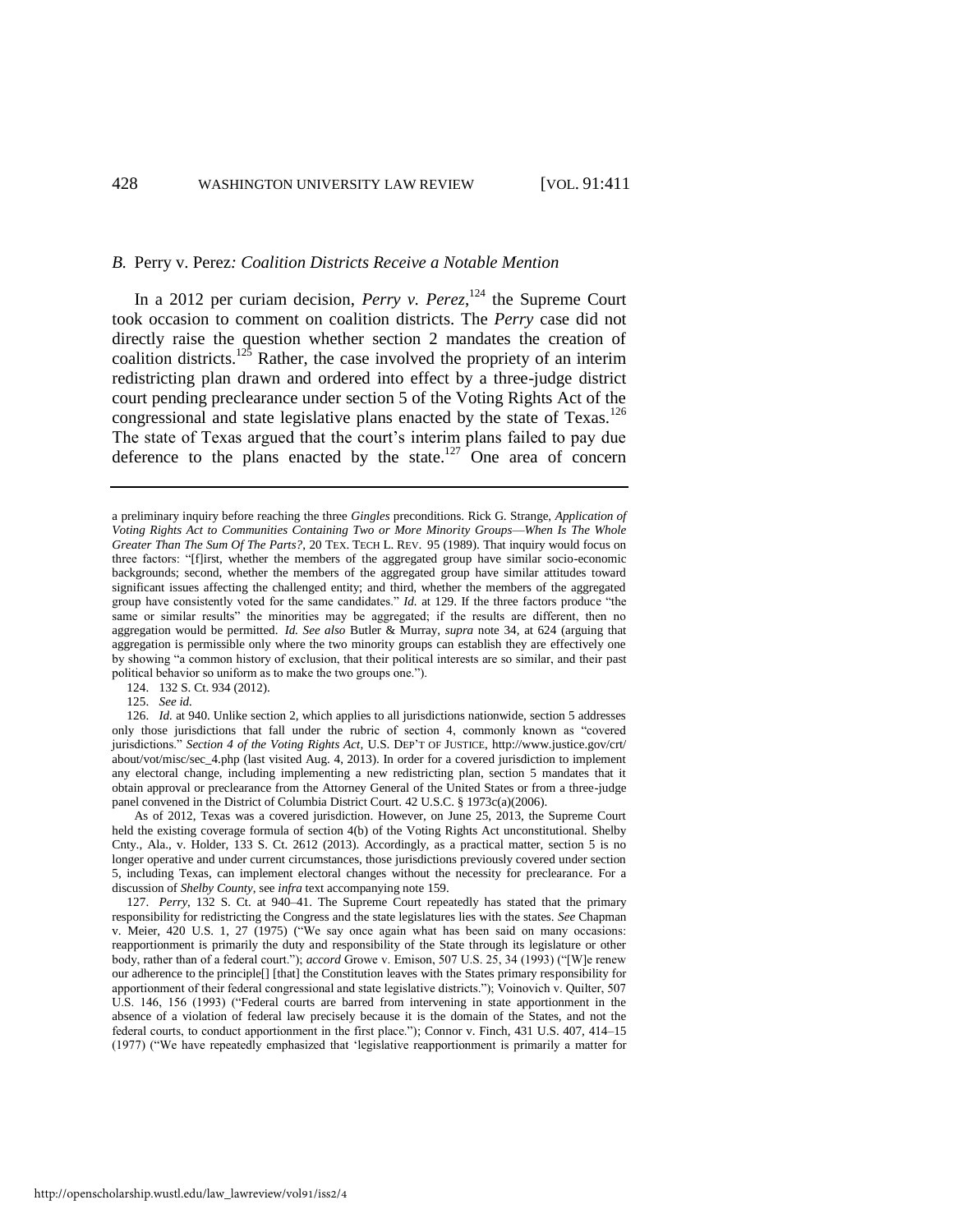identified by the *Perry* Court was court-drawn Congressional District 33.<sup>128</sup> While the district court's intentions in drawing District 33 were not entirely clear, its order suggested that the court "may have intentionally drawn District 33 as a 'minority coalition opportunity district' in which the court expected two different minority groups to band together to form an electoral majority."<sup>129</sup> Citing to *Bartlett*, with a "cf", the *Perry* Court stated the following with respect to the lower court's District 33: "If the District Court did set out to create a minority coalition district . . . it had no basis for doing so."130

### IV. COALITION DISTRICTS IN THE WAKE OF *BARTLETT* AND *PERRY*

In the aftermath of *Bartlett* and *Perry*, courts have evinced a difference of opinion as to whether the issue of coalition districts under section 2 has been resolved. In a footnote in *Pope v. County of Albany*, <sup>131</sup> the Second Circuit, without referencing either *Bartlett* or *Perry*, indicated that the circuits are split on the question whether minorities can be aggregated to form a coalition district under section 2.<sup>132</sup> By contrast, in *Texas v. United States*, <sup>133</sup> a three-judge panel convened in the District of Columbia stated that *Perry* forecloses coalition districts under section 2.<sup>134</sup>

<span id="page-19-0"></span>legislative consideration and determination,' for a state legislature is the institution that is by far the best situated to identify and then reconcile traditional state policies within the constitutionally mandated framework of substantial population equality.") (citation and footnote omitted); White v. Weiser, 412 U.S. 783, 795 (1973) ("We have adhered to the view that state legislatures have 'primary jurisdiction' over legislative reapportionment."); Reynolds v. Sims, 377 U.S. 533, 586 (1964) ("[L]egislative reapportionment is primarily a matter for legislative consideration and determination, and . . . judicial relief becomes appropriate only when a legislature fails to reapportion according to federal constitutional requisites in a timely fashion after having had an adequate opportunity to do so."); *see also* Scott *v.* Germano, 381 U.S. 407 (1965) (per curiam).

*Perry* rests on this principle. As the *Perry* Court stated, the fact that a plan has not been pre-cleared and cannot be implemented "does not mean that the plan is of no account or that the policy judgments it reflects can be disregarded by a district court drawing an interim plan. On the contrary, the state plan serves as a starting point for the district court." *Perry*, 132 S. Ct. at 941.

<sup>128.</sup> *Id.* at 944.

<sup>129.</sup> *Id.* Alternatively, other parts of the order suggested that the district was drawn strictly by reason of population growth. *Id.*

<sup>130.</sup> *Id.* 

<sup>131. 687</sup> F.3d 565 (2d Cir. 2012).

<sup>132.</sup> *Id.* at 572 n.5. The Second Circuit continued to follow its own jurisprudence and accordingly, assumed without deciding that coalition districts are protected under section 2. *See supra* text accompanying not[e 61.](#page-9-0) 

<sup>133. 887</sup> F. Supp. 2d 133 (D.D.C. 2012), *vacated and remanded on other grounds*, 133 S. Ct. 2885 (2013).

<sup>134.</sup> *Id.* at 149 (stating "*Perez* held only that the district court had no basis to draw a *new* coalition district under section 2"). The purpose of the three-judge court was to consider a request for preclearance under section 5 of the Voting Rights Act. *Id.* at 138–39. At issue was the question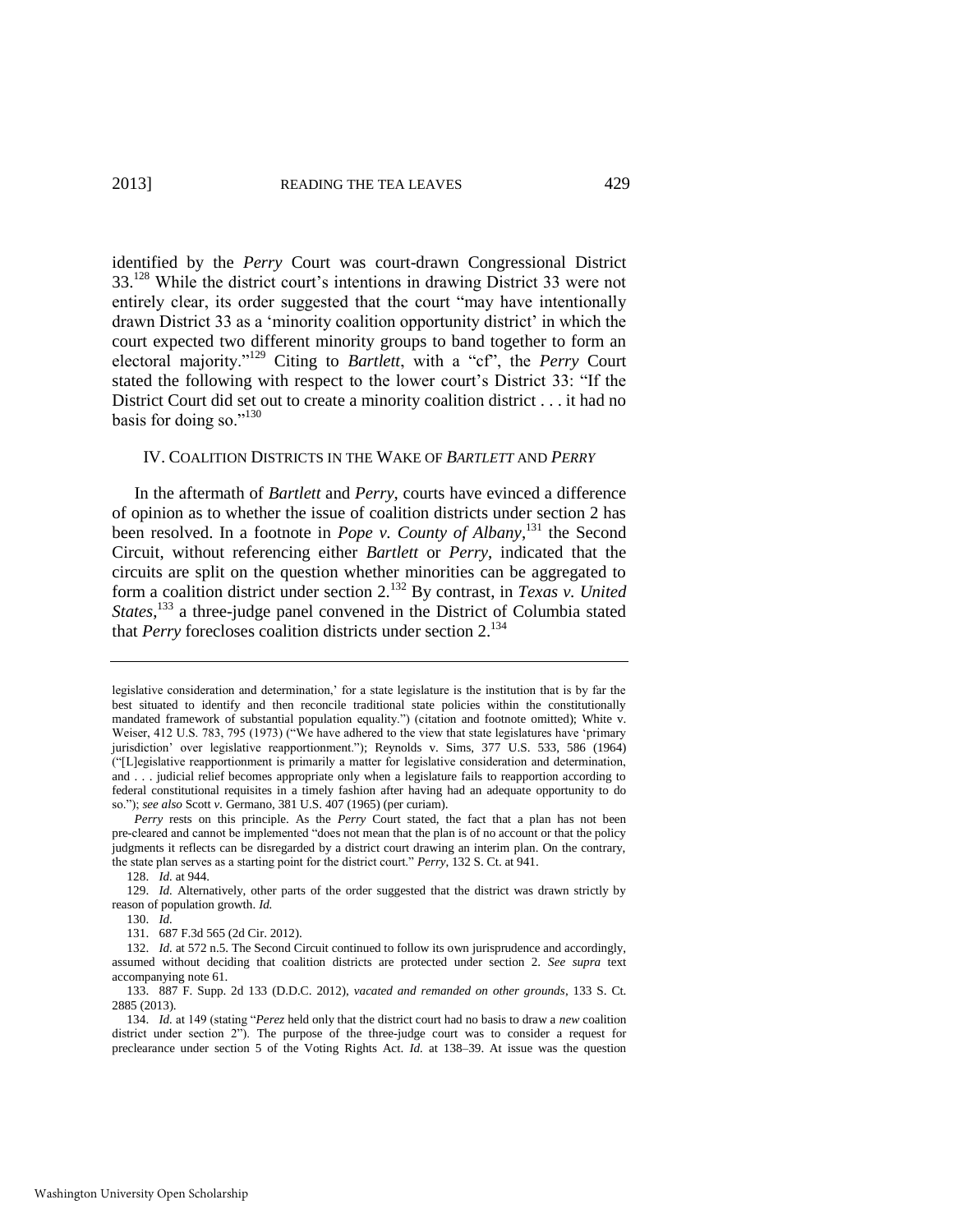Supreme Court precedent suggests that the Second Circuit is correct as a technical matter, namely, that the circuits are split on this question and that neither *Bartlett* nor *Perry* expressly resolved the split. In neither case was the question of coalition districts squarely before the Court.<sup>135</sup> Bartlett contains only a brief discussion of coalition districts in which it provides a definition accompanied by citation to *Nixon v. Kent*, in order to eliminate any confusion between coalition districts and crossover districts.<sup>136</sup> Moreover, the plurality decision explicitly states: "[w]e do not address that type of coalition district [where two minority groups join] here."<sup>137</sup>

The three-judge panel in the District of Columbia interpreted an isolated statement in *Perry*—that the district court had no basis for creating a coalition district, accompanied by a "cf" to *Bartlett*—to be a holding that section 2 does not require the creation of coalition districts.<sup>138</sup>

However, the Supreme Court's previous treatment of this and similar issues suggests that it is unlikely that the *Perry* Court intended to resolve whether section 2 requires the creation of coalition districts in such a cryptic fashion.

First, by assuming without deciding that coalition districts were permissible in *Growe*, <sup>139</sup> and by severing coalition districts from its decision in *Bartlett*,<sup>140</sup> the Court clearly has reserved the issue in two cases that it has decided. Such treatment indicates that the Court believes that the issue of coalition districts should not be given short shrift.

Guidance Concerning Redistricting Under Section 5 of The Voting Rights Act, 76 Fed. Reg. 7469, 7471 (Feb. 9, 2011) (citations omitted) (quoting Beer v. United States, 425 U.S. 130, 141 (1976)).

139. Growe v. Emison, 507 U.S. 25, 41 (1993).

whether the failure to maintain a preexisting coalition district constituted retrogression precluding section 5 preclearance. *Id.* at 139–40. It was in that context that the court made its statement regarding the status of coalition districts under section 2.

Retrogression is determined by measuring "the extent to which a new plan changes the minority group's opportunity to participate in the political process." Georgia v. Ashcroft, 539 U.S. 461, 482 (2003). A retrogression analysis involves comparing the new redistricting plan to the existing plan.

A proposed plan is retrogressive under Section 5 if its net effect would be to reduce minority voters' "effective exercise of the electoral franchise" when compared to the benchmark plan. In 2006, Congress clarified that this means the jurisdiction must establish that its proposed redistricting plan will not have the effect of "diminishing the ability of any citizens of the United States" because of race, color, or membership in a language minority group defined in the Act, "to elect their preferred candidate of choice."

<sup>135.</sup> *See* Bartlett v. Strickland, 556 U.S. 1 (2009); Perry v. Perez, 132 S. Ct. 934 (2012).

<sup>136.</sup> *Bartlett*, 556 U.S. at 13 (plurality opinion) (explaining "[t]his Court has referred sometimes to crossover districts as 'coalitional' districts, in recognition of the necessary coalition between minority and crossover majority voters").

<sup>137.</sup> *Id.* at 13–14.

<sup>138.</sup> *Texas*, 887 F. Supp. 2d at 148-49; *see supra* text accompanying note 13[4134.](#page-19-0) 

<sup>140.</sup> *Bartlett*, 556 U.S. at 13–14 (plurality opinion).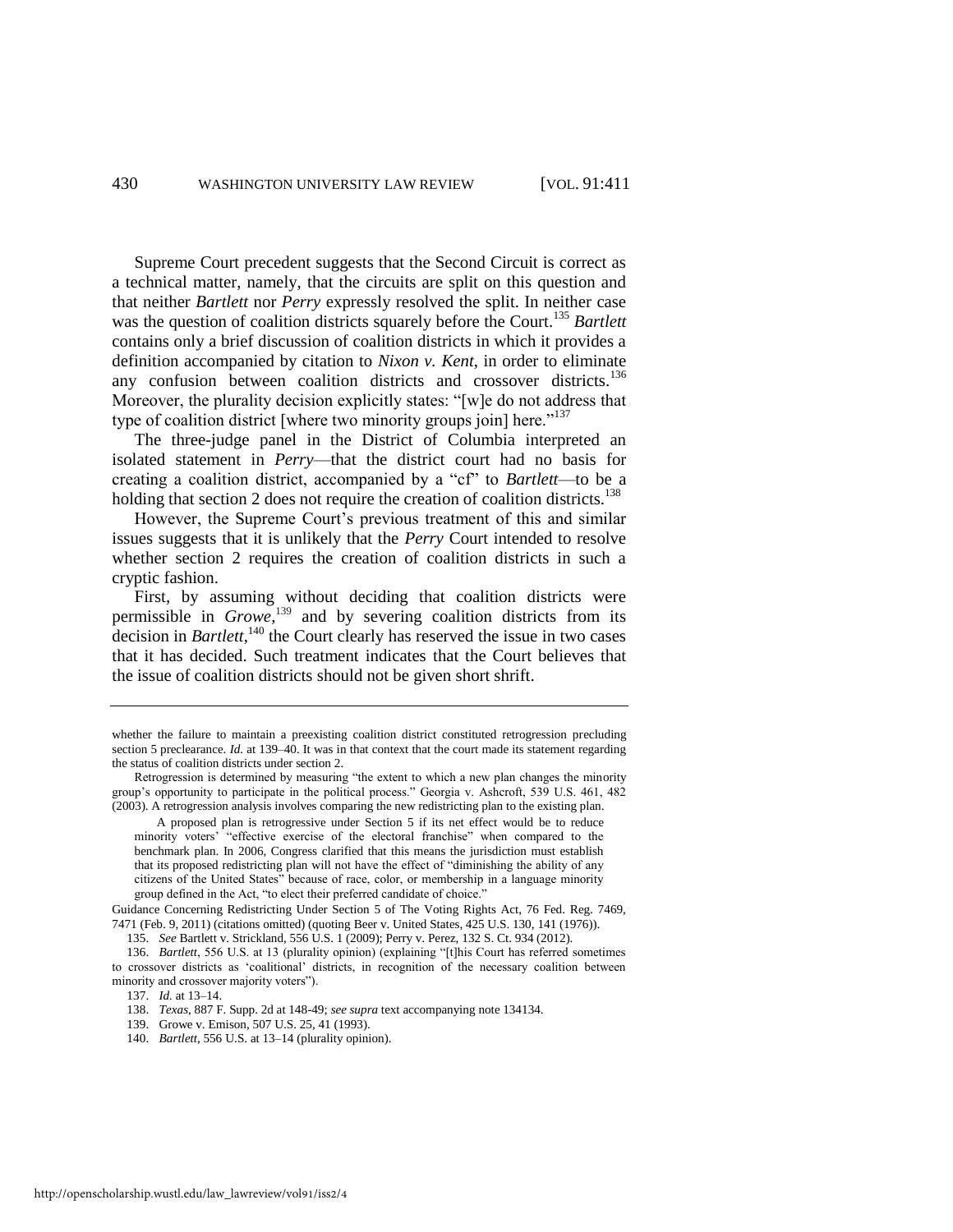Second, *Perry* was a *per curiam* decision, namely, one in which all of the Justices were in agreement as to the result.<sup>141</sup> Justice Thomas, who authored a concurrence, was the only Justice to write separately.<sup>142</sup> Strikingly, neither Justice Ginsburg nor Justice Breyer dissented from the statement as to coalition districts, despite the fact that both so strongly opposed the plurality's rejection of crossover districts in *Bartlett* that they not only joined the dissent, $143$  but also wrote separately to endorse it.<sup>144</sup> It would be incongruous to expect that Justice Ginsburg and Justice Breyer, both of whom read section 2 to require crossover districts aggregating protected minorities and whites, would come out differently in the context of coalition districts, which aggregate two protected minority groups. Thus, the fact that neither Justice dissented as to the reference to coalition districts in *Perry*, suggests that they did not take the statement there to mean that the Court was extending the *Bartlett* holding to multiracial coalition districts.

While perhaps not holdings with respect to coalition districts, *Bartlett*  and *Perry* are nevertheless instructive. In *Bartlett*, the plurality framed the issue as whether a minority group that constitutes less than fifty percent can meet the first *Gingles* precondition.<sup>145</sup> In this regard, a coalition district, which by definition comprises two minority groups each of which constitutes less than fifty percent, can never meet the first *Gingles* factor. The plurality decision explained that in a situation where the minority group constitutes less than fifty percent, the minority's ability to elect a candidate of its choice is no different than that of other groups with equal voting strength since they "have the opportunity to join other voters *including other racial minorities*, or whites, or both—to reach a majority

<sup>141.</sup> *See* Ira P. Robbins, *Hiding Behind the Cloak of Invisibility: The Supreme Court and Per Curiam Opinions*, 86 TUL. L. REV. 1197, 1238 (2012) (explaining that the Court issues per curiam decisions where "the result is so obvious that no Justice feels the need to write separately").

<sup>142.</sup> Justice Thomas agreed with the outcome of the Court's decision—to vacate the interim redistricting map and remand the case to the District Court for the determination of the constitutional and section 2 challenges—but differed as to how the Court should have arrived at this result. *See* Perry v. Perez, 132 S. Ct. 934, 944–45 (2012). Specifically, Justice Thomas would have vacated the interim orders on the ground that section 5 is unconstitutional. *Id.* at 945.

<sup>143.</sup> Three Justices, Justice Stevens, Justice Breyer, and Justice Ginsburg, joined Justice Souter's dissenting opinion in *Bartlett*. 556 U.S. at 26–44 (Souter, J., dissenting). However, the composition of the Court changed between the *Bartlett* and *Perry* decisions. Justice Souter and Justice Stevens retired in 2009 and 2010, respectively, and thus did not participate in the *Perry* decision. *Members of the Supreme Court of the United States*, THE SUPREME COURT OF THE UNITED STATES, http://www.supremecourt.gov/about/members.aspx (last visited Aug. 4, 2013).

<sup>144.</sup> Justice Ginsburg joined in what she characterized as a "powerfully persuasive dissenting opinion," *Bartlett*, 556 U.S. at 44 (Ginsburg, J., dissenting), and Justice Breyer joined the dissenting "opinion in full." *Id.* (Breyer, J., dissenting).

<sup>145.</sup> *Id.* at 12 (plurality opinion).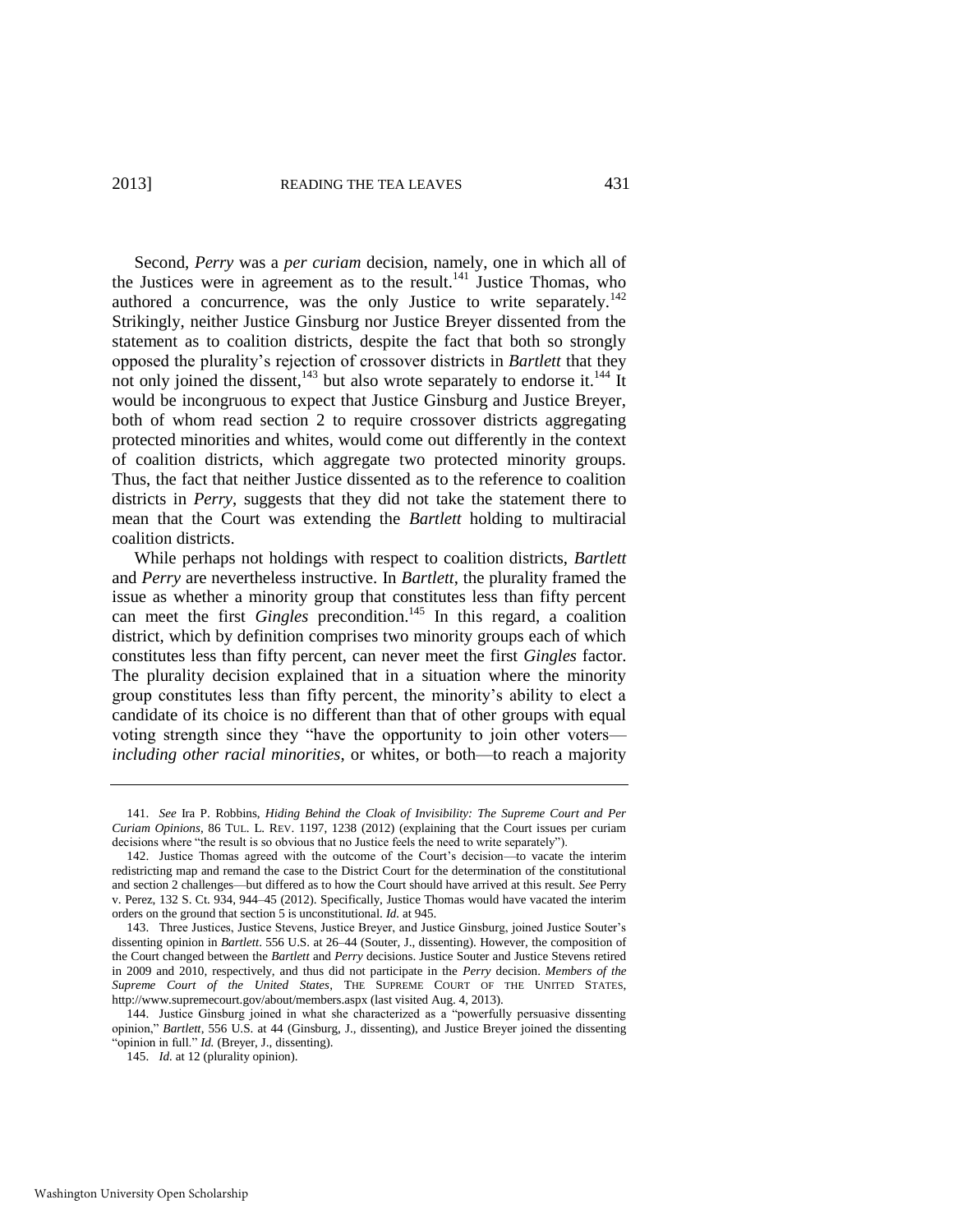and elect their preferred candidate."<sup>146</sup> Thus, although *Bartlett* does not decide coalition districts, by framing the aggregation as either with whites (as was the case in *Bartlett*) or with "other racial minorities," the plurality decision gives a clear indication that the result would be no different if the case before it involved the creation of coalition districts as the reasoning would be the same. $147$ 

*Bartlett*'*s* citation to *Nixon* is also telling. *Bartlett* explicitly states that it does not address coalition districts and uses *Nixon* as a citing reference for this proposition.<sup>148</sup> Arguably, this could be attributed to the fact that the Sixth Circuit's decision in *Nixon* is the most recent on the issue. However, more persuasive reasons suggest that in citing *Nixon*, the *Bartlett* plurality was implicitly ratifying the *Nixon* opinion and, because *Nixon* relies heavily on Judge Higginbotham's dissent in *Campos*, discrediting the position of the Fifth and Eleventh Circuits.<sup>149</sup>

The principal rationales of the *Bartlett* plurality mirror many of the policy concerns with respect to extending protection to coalition districts that were articulated by Judge Higginbotham and echoed by the Sixth Circuit in *Nixon*. <sup>150</sup> *Bartlett*, like the Sixth Circuit, appeared to be most concerned with the notion that requiring crossover districts would be tantamount to creating a district for a political interest group thereby bestowing upon protected minorities special privileges that exceed the scope of the Voting Rights Act.<sup>151</sup> Moreover, both the plurality in *Bartlett* 

<sup>146.</sup> *Id.* at 14 (emphasis added).

<sup>147.</sup> Coalition districts, like crossover districts, require that another group of voters cross over to join with the minority for electoral success. The only difference is that with crossover districts, the group crossing over is the white majority, whereas in coalition districts it is another minority group that crosses over.

<sup>148</sup>*. Bartlett*, 556 U.S. at 13–14.

<sup>149.</sup> The Eleventh Circuit's *Concerned Citizens* decision does not articulate a rationale for its decision but merely cites to the *Campos* decision of the Fifth Circuit. Concerned Citizens of Hardee Cnty. v. Hardee Bd. of Comm'rs, 906 F.2d 524, 526 (11th Cir. 1990). In so doing, the Eleventh Circuit implicitly adopted the arguments and reasoning of the *Campos* court when it determined that coalition districts were actionable under section 2. *See* Campos v. City of Baytown, Tex., 840 F.2d 1240 (5th Cir.), *reh'g denied*, 849 F.2d 943 (1988) (per curiam), *cert. denied*, 492 U.S. 905 (1989).

<sup>150.</sup> *Bartlett*, 556 U.S. at 15–19; Nixon v. Kent Cnty., 76 F.3d 1381, 1391–92 (6th Cir. 1996).

<sup>151.</sup> *Bartlett*, 556 U.S. at 14–15 (plurality opinion) ("Recognizing a § 2 claim in this circumstance would grant minority voters 'a right to preserve their strength for the purposes of forging an advantageous political alliance.' Nothing in § 2 grants special protection to a minority group's right to form political coalitions.") (citations omitted); *Nixon*, 76 F.3d at 1391–92 (characterizing this as the "most persuasive[]" policy concern in support of its holding); *See also Campos*, 849 F.2d at 945 (Higginbotham, J., dissenting) (explaining "[a] group tied by overlapping political agendas but not tied by the same statutory disability is no more than a political alliance or coalition . . . [and expressing his] concern that so stretching the concept of cohesiveness dilutes its effectiveness as a measure of the causal relationship among the statutory disability, election structures or processes, and election outcomes").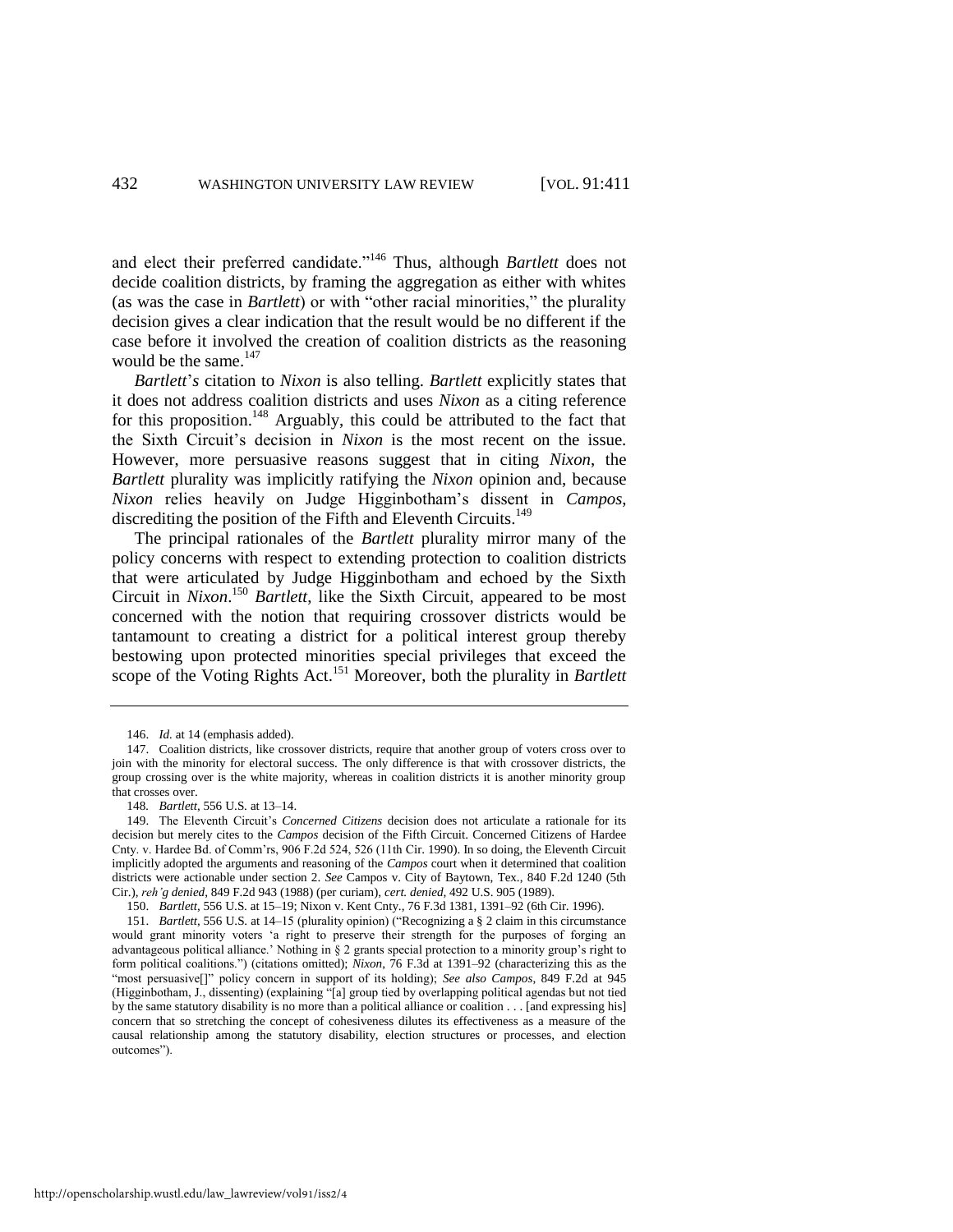and the Sixth Circuit in *Nixon* express the need for clear redistricting standards and recognize that requiring crossover districts and coalition districts, respectively, would impose an arduous task on those who draw district lines.<sup>152</sup> *Bartlett* and *Nixon* also share the concern that permitting a single minority group to join with another group to satisfy the first *Gingles* factor would render its numerosity requirement and consequently, the first *Gingles* factor itself, a nullity.<sup>153</sup>

Accordingly, *Perry's* "cf" reference to the *Bartlett* rationale might be better understood as suggesting that, although *Bartlett* involved crossover districts, the rationale of the case is not limited to that context.

#### **CONCLUSION**

Thus, while *Bartlett* and *Perry* could be interpreted as resolving the circuit split, as the District Court for the District of Columbia did,<sup>154</sup> the Supreme Court's oblique references did not dissuade the Second Circuit from maintaining that the circuit split exists in the aftermath of *Bartlett* and *Perry*. <sup>155</sup> Nevertheless, at the very least, these cases strongly suggest that if and when the issue of coalition districts is directly presented to the Supreme Court, the Court will hold that coalition districts do not come within the ambit of section 2. Such a holding, however, would not deliver an entirely fatal blow to coalition districts. Even though such districts would not be afforded protection under section 2, states and political subdivisions would be able to draw coalition districts voluntarily<sup>156</sup> so long as the predominant reason for drawing coalition districts is not race.<sup>157</sup> Further, at least one court has held that coalition districts are

<sup>152.</sup> *Bartlett*, 556 U.S. at 18 (the "rule [requiring greater than 50% minority population] provides straightforward guidance to courts and to those officials charged with drawing district lines to comply with § 2"); *Nixon*, 76 F.3d at 1391 (stating "acceptance of the coalition district theory . . . would . . . serve to frustrate those who, in good faith, seek to draw district lines according to the Voting Rights Act's nebulous requirements").

<sup>153</sup>*. Bartlett*, 556 U.S. at 16 (explaining that "[a]llowing crossover-district claims would require [the Court] to revise and reformulate the *Gingles* threshold inquiry that has been the baseline of [the Court's] § 2 jurisprudence); *Nixon*, 76 F.3d at 1391 (noting that the first *Gingles* precondition "recognizes that, in some cases, a minority will not be numerous enough to prove a violation . . . . Permitting coalition suits effectively eliminates this obstacle").

<sup>154.</sup> Texas v. United States, 887 F. Supp. 2d 133 (D.D.C. 2012), *vacated and remanded on other grounds*, 133 S. Ct. 2885 (2013).

<sup>155.</sup> Pope v. Cnty. of Albany*,* 687 F.3d 565 (2d Cir. 2012)*.* The Second Circuit clearly was aware of the *Bartlett* decision as it is cited elsewhere in the opinion. *Id.* at 573 n.6, 574, 576, 577 n.9.

<sup>156.</sup> In *Bartlett*, Justice Kennedy explained that "§ 2 does not mandate creating or preserving crossover districts. . . . [but][s]tates that wish to draw crossover districts are free to do so where no other prohibition exists." 556 U.S. at 23–24.

<sup>157.</sup> *See* Easley v. Cromartie, 532 U.S. 234, 241 (2001) (holding that, while race may be a factor,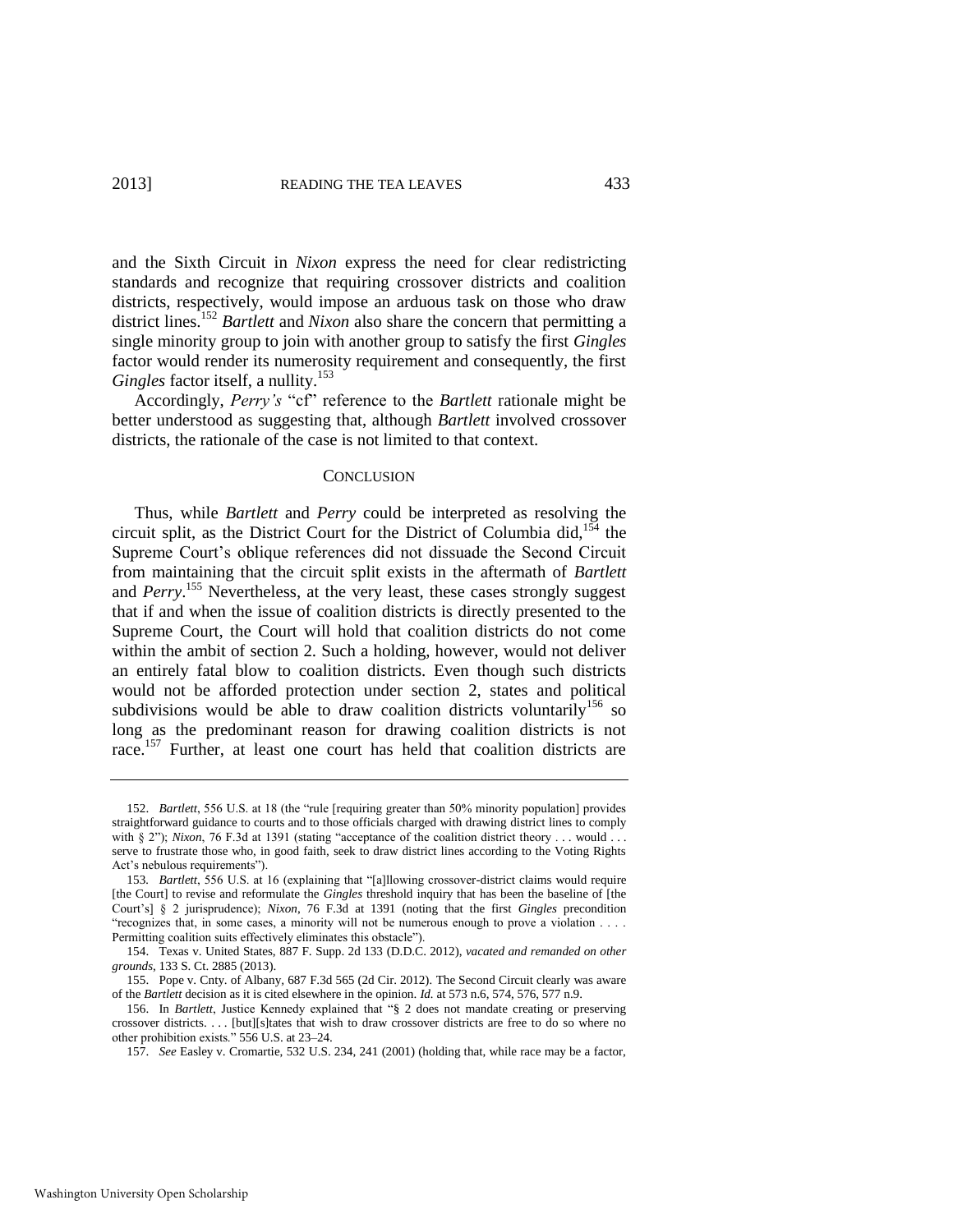<span id="page-24-0"></span>implicated in the retrogression analysis for preclearance under section 5 of the Voting Rights Act.<sup>158</sup> As a practical matter, section 5 has been eviscerated in the wake of the Supreme Court's decision in *Shelby County, Alabama v. Holder*, <sup>159</sup> which invalidated the formula for selecting jurisdictions subject to section 5 coverage. Consequently, there are presently no jurisdictions as to which the preclearance requirement of section 5 is operative. Nonetheless, the prospect remains that in the future, jurisdictions will be subject to preclearance either through the enactment of a new, constitutional formula for section 5 coverage, or on a case-bycase basis through litigation under section 3 of the Voting Rights Act.<sup>160</sup> In that event, the prohibition against retrogression may preclude the elimination of coalition districts that already exist, unless there is a legitimate justification for doing so.<sup>161</sup> As a corollary, if a jurisdiction

158. *Texas*, 887 F. Supp. 2d 133. For a discussion of section 5, see *supra* text accompanying note [126.](#page-18-0)

160. 42 U.S.C. § 1973a(c) (2006). Under section 3's so-called "bail in mechanism" or "pocket trigger," a federal court can render a jurisdiction subject to preclearance if it has violated the voting rights protections of the Fourteenth or Fifteenth Amendments. For a detailed discussion of section 3, see Travis Crum, Note, *The Voting Rights Act's Secret Weapon: Pocket Trigger Litigation and Dynamic Preclearance*, 119 YALE L.J. 1992 (2010).

161. *Texas*, 887 F. Supp. 2d at 148–49. The District Court for the District of Columbia there explained that because section 5, unlike section 2, deals with retrogression and not vote dilution, the rationale of *Bartlett* does not militate against requiring the continuation of coalition districts under section 5:

it may not be the "*predominant* factor motivating the legislature's districting decision") (quotations omitted); Miller v. Johnson, 515 U.S. 900, 913 (1995) (holding that race may not be "the legislature's dominant and controlling rationale in drawing its district lines."); Shaw v. Reno, 509 U.S. 630, 631 (1993) (same).

By contrast, The Supreme Court has identified several legislative policies as legitimate redistricting objectives so long as they are applied consistently. *See* Karcher v. Daggett, 462 U.S. 725, 740 (1983). One such objective is drawing district lines in order to avoid pitting incumbents against one another. *See* Bush v. Vera, 517 U.S. 952, 964 (1996) ("recogniz[ing] incumbency protection, at least in the limited form of 'avoiding contests between incumbent[s],' as a legitimate state goal.") (alteration in original) (quoting Karcher v. Daggett, 462 U.S. 725, 740 (1983)); White v. Weiser, 412 U.S. 783, 797 (1973) ("'The fact that district boundaries may have been drawn in a way that minimizes the number of contests between present incumbents does not in and of itself establish invidiousness.'") (quoting Burns v. Richardson, 384 U.S. 73, 89 n.16 (1966)). Other legitimate state objectives include "making districts compact, respecting municipal boundaries, [and] preserving the cores of prior districts." *Karcher*, 462 U.S. at 740.

<sup>159. 133</sup> S. Ct. 2612 (2013). Section 4(b) of the Voting Rights Act sets forth a formula by which those jurisdictions covered by section 5 are determined. 42 U.S.C. § 1973b(b) (2006). In *Shelby County*, the Supreme Court held the section 4(b) coverage formula, reauthorized by Congress in 2006, unconstitutional as it was not updated to reflect current voting conditions in the covered jurisdictions. 133 S. Ct. at 2631. Instead, section 4(b) continued to be premised on conditions existing on November 1, 1964, November 1, 1968, or November 1, 1972. *Id.* at 2619–21. As such, the Court found the formula to irrationally "differentiate[] between the States, despite our historic tradition that all the States enjoy equal sovereignty." *Id.* at 2621 (quoting Nw. Austin Mun. Util. Dist. No. 1 v. Holder, 557 U.S. 193, 203 (2009).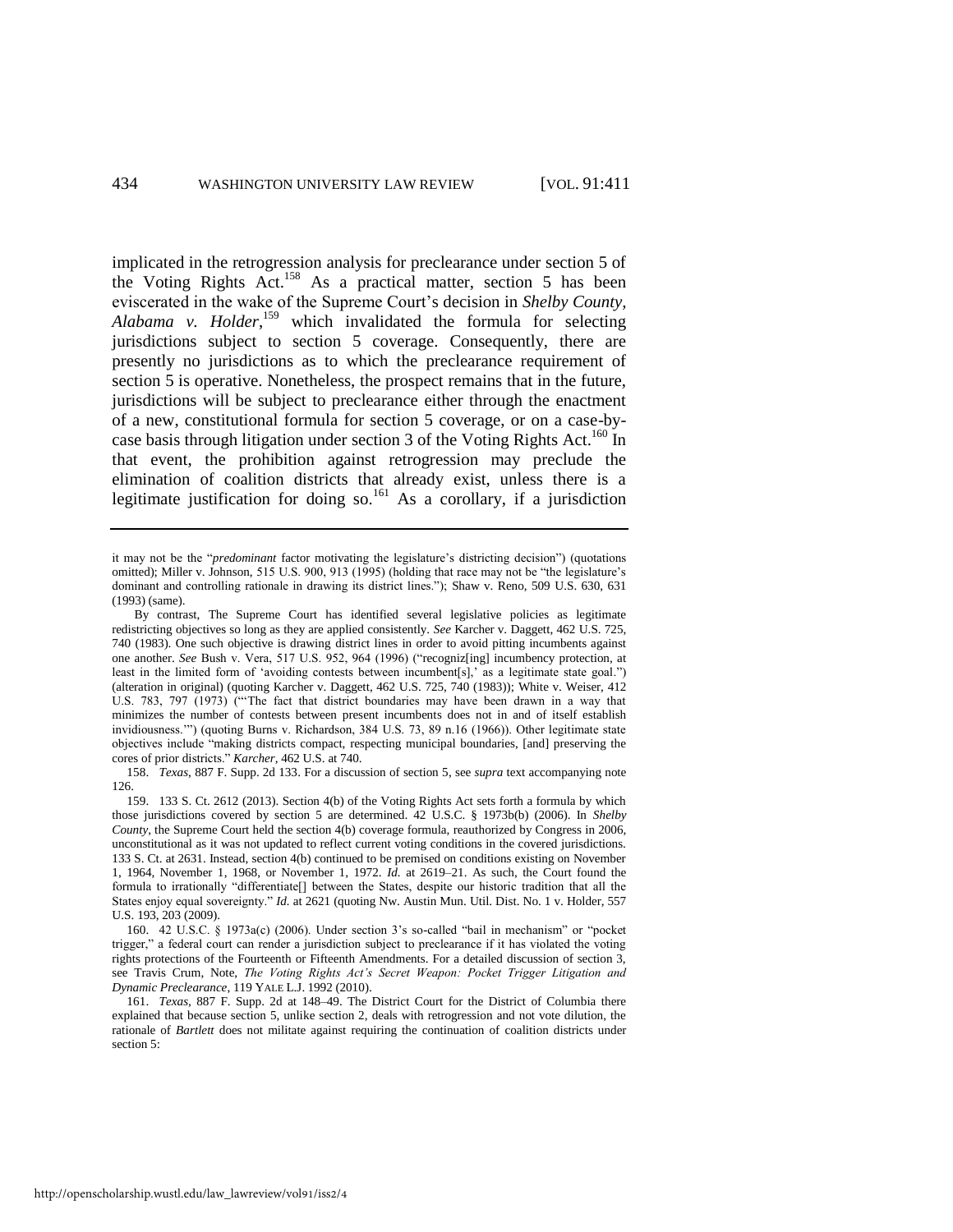subject to preclearance opts, as a matter of political choice, to create a coalition district, it might not be able to later dismantle that district without justification.

However, until the Supreme Court addresses this question, the split among the circuit courts remains, as does the possibility that the split may expand to encompass other circuits and become further entrenched. The circuit split is particularly harmful because it presents the potential of divergent redistricting requirements, depending upon the circuit in which a state is situated. This inconsistency undermines the legitimacy of the electoral process and the legitimacy of the decision-making of elected officials since the same rules ought to apply nationwide. That such a question remains unresolved strikes directly at the heart of our democratic system and the nature of representative government as it exists in the United States.<sup>162</sup> Thus, this is an area of the law that clearly calls for predictability, uniformity, and certainty.

Notwithstanding the absence of direct Supreme Court authority, the Court has nevertheless left beacons to guide the lower courts. Its steadfast adherence to the majority-within-a-district requirement under the first *Gingles* precondition, as evidenced in its decisions regarding crossover districts and influence districts, as well as its admonition to the lower court in *Perry*, ineluctably point to the conclusion that, while coalition districts may be constructed as a matter of political choice, they are not required by section 2 of the Voting Rights Act and the failure to create them does not give rise to a cause of action under that section. Therefore, because of the

Part of the Court's analysis [in *Bartlett*] rested on the difficulties of predicting whether a potential coalition would provide minorities with an opportunity to elect. Section 5, by contrast, asks whether an existing coalition has achieved an ability to elect. Section 5 does not call on us to guess the future, but to determine whether there is past evidence of a demonstrated ability to elect. And while section 2 does not demand granting "special protection to a minority group's right to form political coalitions" or "impose on those who draw election districts a duty to give minority voters the most potential, or the best potential, to elect a candidate by attracting crossover voters," section 5 mandates that we ensure that "the gains thus far achieved in minority political participation [are] not destroyed."

*Id.* at 149 (citations omitted) (quoting Beer v. United States, 425 U.S. 130, 141 (1976)).

<sup>162.</sup> Judge Higginbotham expressed this concern in his dissent in the petition for rehearing in *Campos*:

The Supreme Court's decision in *Gingles* left undecided fundamental questions under the Voting Rights Act. Today we fail to give to protected minorities, district courts, state government, and the bar our best considered reading of the core meaning of legislation that speaks to the essence of our arrangements of governance. We can do better but if we will not, hopefully, the Supreme Court will do so.

Campos v. Baytown, Tex., 946 (5th Cir. 1988) (Higginbotham, J., dissenting), *cert. denied*, 492 U.S. 905 (1989). This concern still persists today, decades after it was first expressed by Judge Higginbotham in his 1988 *Campos* dissent.